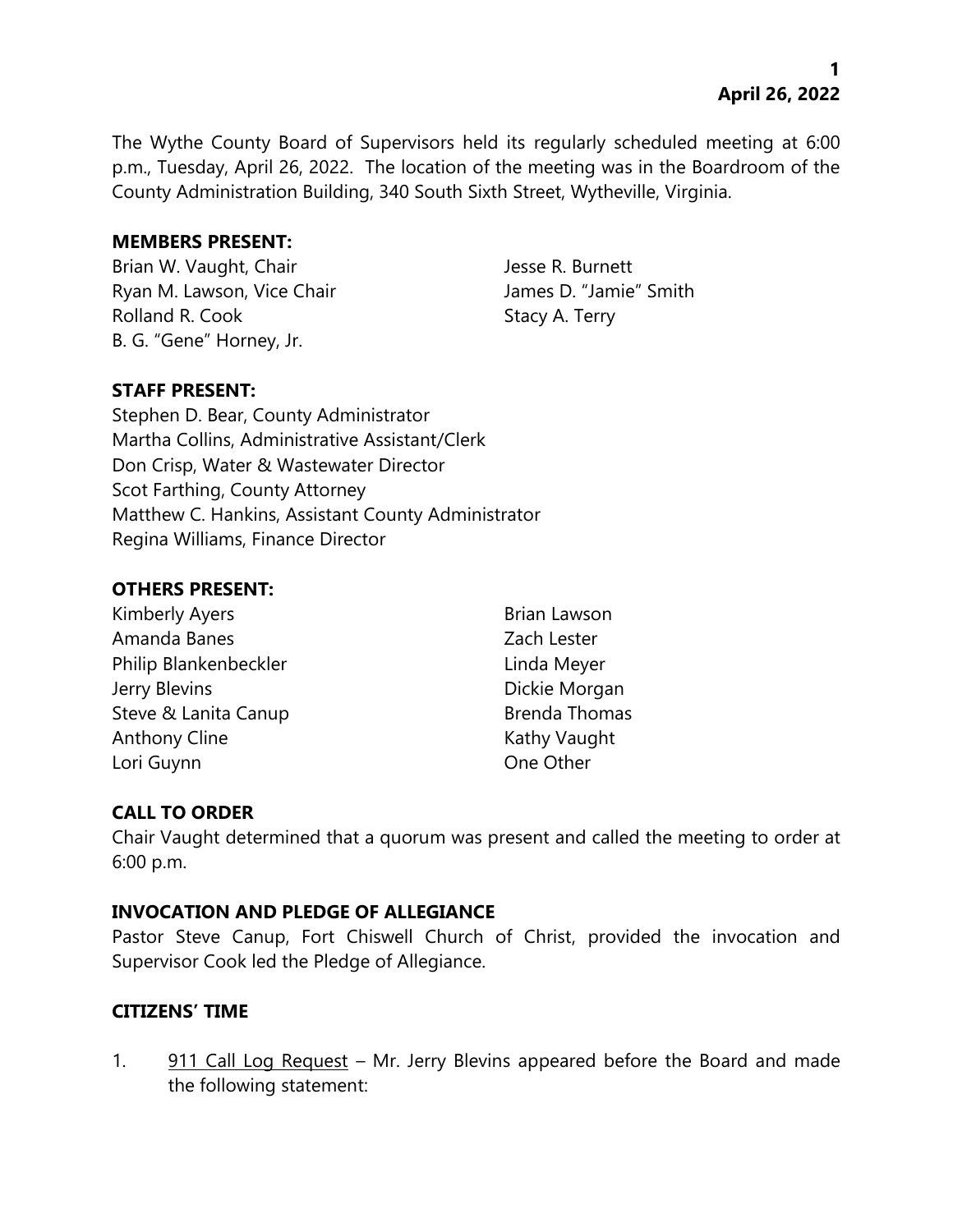"Approximately mid-morning, February 15, 2022, I stopped by the Wythe County Department of Social Services to complain about a longstanding problem with my neighbor. The lady with Social Services even asked another lady to sit and hear my complaint. We were almost finished when all of a sudden, four or five Wythe County deputies came in the door without knocking and told the social services lady to leave. They proceeded to tell me to leave, that I wasn't welcome there. At this point, the DSS lady tried to come back in but was told to leave again. The DSS lady was very concerned about the situation and told me that she called the police. After the police told me to leave, I went home. After going home, after being there for a short time, one of my dogs started barking. I saw through a garage window, someone in the tree line near the garage with a long gun. At this time, I went to the front of my garage and fired a shot in the parking lot away from the intruder and then got into my car and travelled to the lower part of my driveway where I could get a better look at the intruder. I called the 911 operator and reported an intruder on my property whereas the operator replied, 'That's not an intruder, but it's the Sheriff's Department and they are there to talk with you." I talked at length with the 911 operator about why the Sheriff's Department would be on my property, period, let alone to talk to me. I knew I wasn't involved in any crime and the only thing I could think of was that it had something to do with my visit to DSS that morning. DSS and the police have to investigate all complaints and in doing that, I was concerned that my DSS complaint was causing my life harm and even told the DSS lady that. Being very concerned that my life was in imminent danger and I relayed this to the 911 operator to which she replied, 'All deputies carry body cams.' However, since the deputies had arrived, immediately after my complaint to DSS, with long guns, sneaking up the back way through the tree line, to not identify their presence, even after I fired a shot, told me they were attempting to take me out. In the Wytheville Enterprise newspaper, Saturday, March 5<sup>th</sup> edition, it states that the police shot one of the dogs while taking cover. This is not true because I would have heard the shot had it been true. The dog was shot at but was during the search of my property. The dog is not a vicious animal and if it was shot, it was intentional. Had my dog been vicious, they would have detected it upon initial contact with the deputies. Malfeasance was further shown by not getting medical attention for the dog that was shot. Most of the 911 call was about my security because I knew if I got out of my car, I would be shot. At no time did I threaten to shoot the police. That is a lie stating I did. Finally, I was arrested and taken for a mental exam at the hospital that turned up nothing beyond what was already known. After being falsely accused and arrested, I spent 10 days in jail and was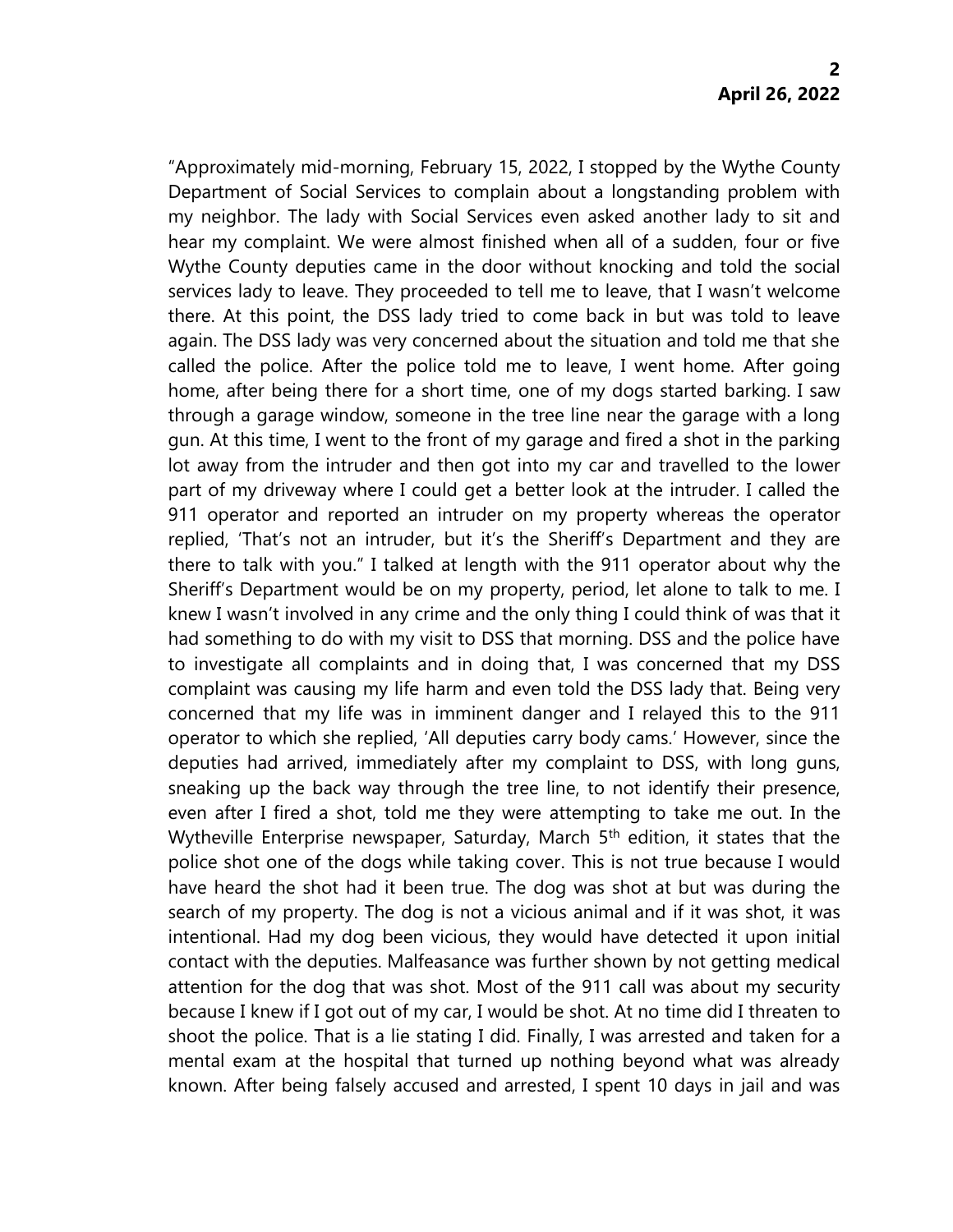released. When I finally got home, I found my male dog nearly dead and starved to the point of eating plastic and pine needles. Two state police officers stopped by the jail and told me they would feed the dogs. The adult female and puppies appeared to have been fed but the male dog who had initially warned me of the police presence, had not been fed. Police malfeasance was shown when I asked one of the deputies what was going on after my arrest and he replied, 'Oh, shut the F, blank, blank, blank up!' A few days ago, I met with your County Administrator, Mr. Stephen Bear, and his Assistant to help obtain a paper copy of my 911 call from the 15<sup>th</sup> of February, 2022. After a formal FOIA request on 17, 2022, the 911 call center finally did mail me a police timeline of the incident involving me, but no 911 call results. At this time, I ask Mr. Bear to please tell the Board of Supervisors what the results of his investigation into my 911 call is and what's being done to get a copy of my original 911 call, February 15, 2022. Thank you."

2. Current Events - Mr. Zach Lester appeared before the Board and stated the following:

"Good evening, Board. Thank you for all you do. I'm just going to start bringing up some topics for all of us to talk about. A lot of the meetings I go to are the same old thing where we talk about such minor details in a time where we're losing absolute control of our entire country. So, I'm going to be reading a few quotes to give a few talk points, but I thank you guys for all you do and what you do for our community.

'I think myself that we have more machinery of government than is necessary, too many parasites living on the labor of the industrious. Government big enough to supply everything you need is big enough to take everything you have ... The course of history shows that as a government grows, liberty decreases. The two enemies of the people are criminals and government, so let us tie the second down with the chains of the constitution so the second will not become the legalized version of the first.' That was Thomas Jefferson, what a good guy.

The second one. 'If ye love wealth better than liberty, the tranquility of servitude than the animated contest of freedom - go home from us in peace. We ask not your counsels or arms. Crouch down and lick the hands which feed you. May your chains sit lightly upon you, and may posterity forget that you were our countrymen!' That was Samuel Adams. These guys formed our country over 3% tax. Today, my generation, I'm sure you all understand too, 51% of my income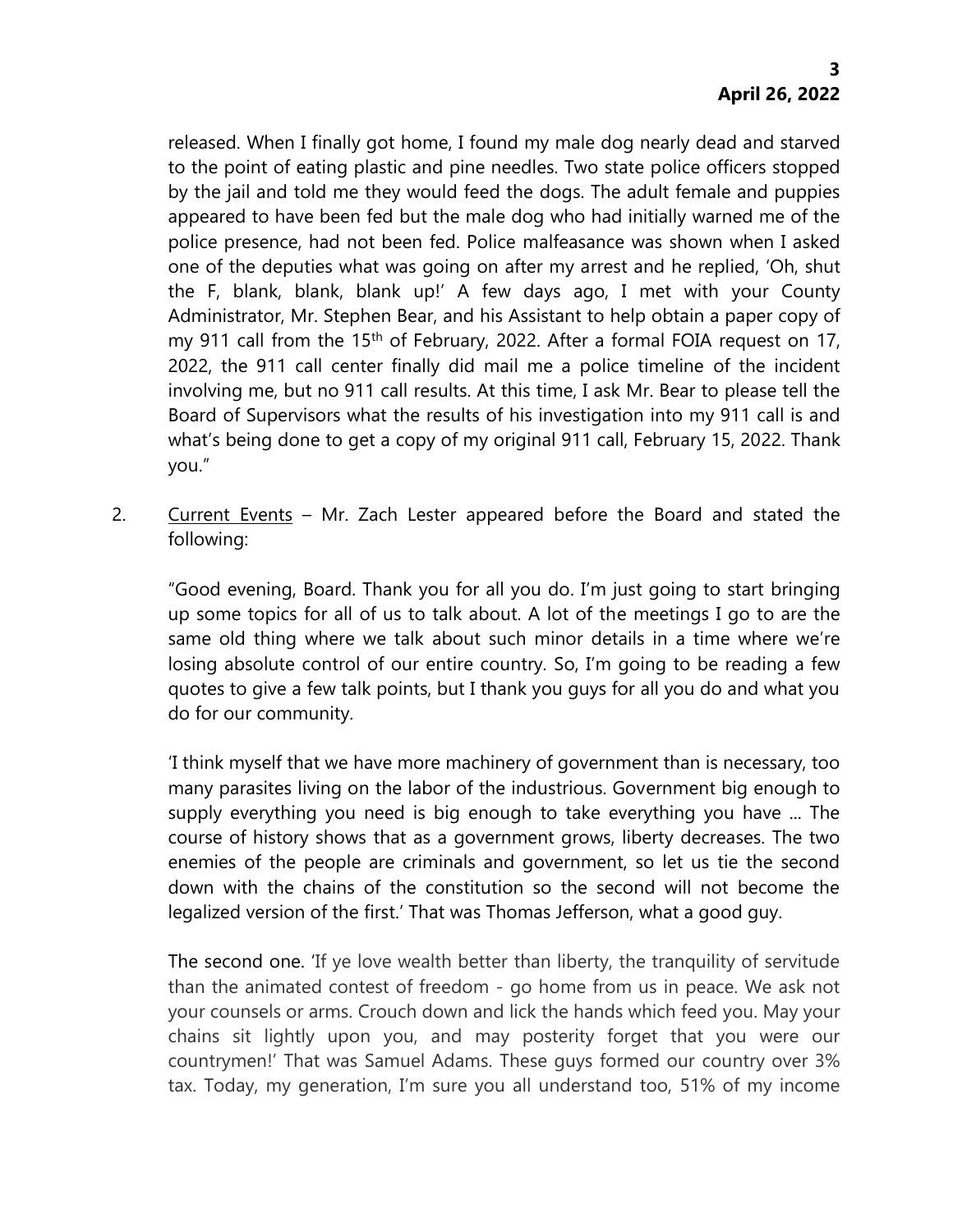goes to my government. To do what? To regulate me for fish that I catch – I have to have a license to fish. I have to have a license to hunt. I have to have a license to drive. A license to fish to feed myself. I have to have a license to get a job. A license to be certified, to open a business to feed myself. A license to get married. I have to have the government's permission to do everything in my life. We are all slaves to the establishment and it's through our consent and through our ignorance. They've done this by the book legally instead of lawfully through syntax and grammar. The Act of 1871, look into it, it's when they changed our Constitution to the incorporation of the United States. 1913 when we initiated the Federal Reserve, we gave our wealth away to debt system. That's when we gave our economy away. One of our founding fathers, I think it was Thomas Jefferson that said, 'Whenever we lose our currency, we lose our country.' When you think of our debt notes, when I have fifty thousand dollars in the bank, that's just fifty thousand in dollars I have to pay taxes on. Our tax system is set up so if I use their currency, I have to pay an interest rate on all of that. It's how the IRS works, it's all fraudulent. We just had the 2020 elections stolen from us. There's a movie coming out this week, it's called 2000 Mules by Dinesh D'Souza, he's actually going to be on our show Friday. He goes over the undeniable evidence, video evidence, on how the 2020 election was stolen. 2,000 people smuggled ballot after ballot to the drop boxes. Check that out. We're talking fraudulent elections, a fraudulent tax system.

And the last quote is, 'It does not take a majority to prevail… but rather an irate, tireless minority, keen on setting brush fires of freedom in the minds of men.' (Samuel Adams) So guys, I'm just going to keep bringing up topics to get everybody inspired. I love you all. Keep doing good work. Thank you all for what you do, ok."

3. DSS Complaint – Ms. Amanda Banes appeared before the Board and made the following statement:

"Good evening, guys. Thank you for being here. The topic that I want to discuss today… I have been up since 4 o'clock this morning with anticipation of coming to speak to you guys. I don't do well speaking in front of people. If I mess up, just give me a moment and I'll continue. I got up at 4 o'clock this morning with the idea of writing something to you guys but didn't get but a very few sentences down. But I would like to read what I wrote. Accountability. It is the fact or condition of being accountable, responsible. Accountable of a person or organization or institution requiring or expected to justify actions or decisions.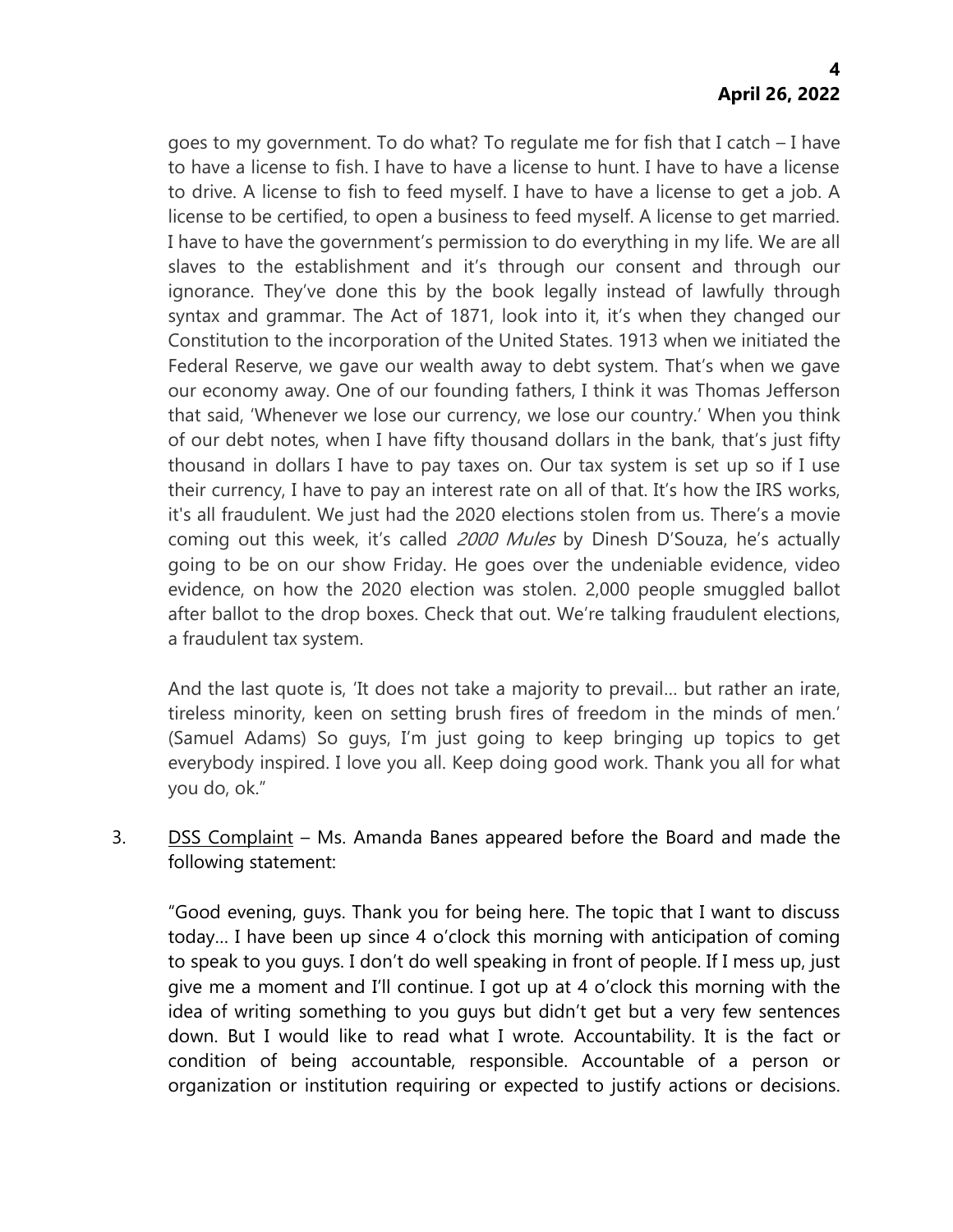The importance of accountability means being responsible for the decisions being made and taken. Accountability is the main element in leadership. Accountability builds up trust, improves performance, promotes ownership and inspires confidence, is all about being reliable and having clear standards. Also, it is about communication and asking questions to make sure the task, or whatever is being done at hand, is being completed to comply with standards. On May 5<sup>th</sup> of last year, I was grocery shopping, I was surrounded by five or six cops and the local social services with an affidavit to remove my one-year old from my care. After the initial shock of dealing with my son's removal, I sat down and had a chance to read the affidavit that was presented to the courts. Immediately, I knew something was wrong. There were falsifications. There were misrepresentations of facts. There was changing of stories to go with their plot and not what the actual truth was. Upon finding all of this out, I started making complaints to supervisors, the director, I've even been in front of the DSS Board. Through a couple of emails to Ms. Patty O'Quinn, the response back that I got from her was when I had a valid complaint, they would listen. I have been called crazy for coming and standing in front of you people to fight for my children. I am not crazy. I am a traumatized mother that wants her children back home with her and that's all I am. For three years I have fought these people tooth and nail and when I go in front of the court system, I'm labeled as 'aggressive'. Who would not be aggressive when it comes to their children? I'm not aggressive, I just want my babies back home with me and someone to listen to me. All I am asking for is help and everywhere I have turned, I have been turned down. I'm not perfect. I have made mistakes when it comes to raising my children. I will admit that. I will accept accountability. But it is what we learn from those mistakes. These people are supposed to help us learn from our mistakes and strengthen the family bond. And all that they have done is wear me down. They have taken that family bond that I once had with my children and they have destroyed it. That is all I have to say."

With no one else signed up to address the Board, Chair Vaught closed Citizens' Time.

# **PUBLIC HEARING – PROPOSED WATER RATES CHANGE**

Chair Vaught read the following "The Wythe County Board of Supervisors will hold a public hearing to give the citizens served by the Wythe County public water system an opportunity to comment on a proposed rate change. In accordance with the Code of Virginia Section 15.2-2119, and subsequent revisions, the Wythe County Board of Supervisors proposes to change the rates charged for water services on July 1, 2022, as follows: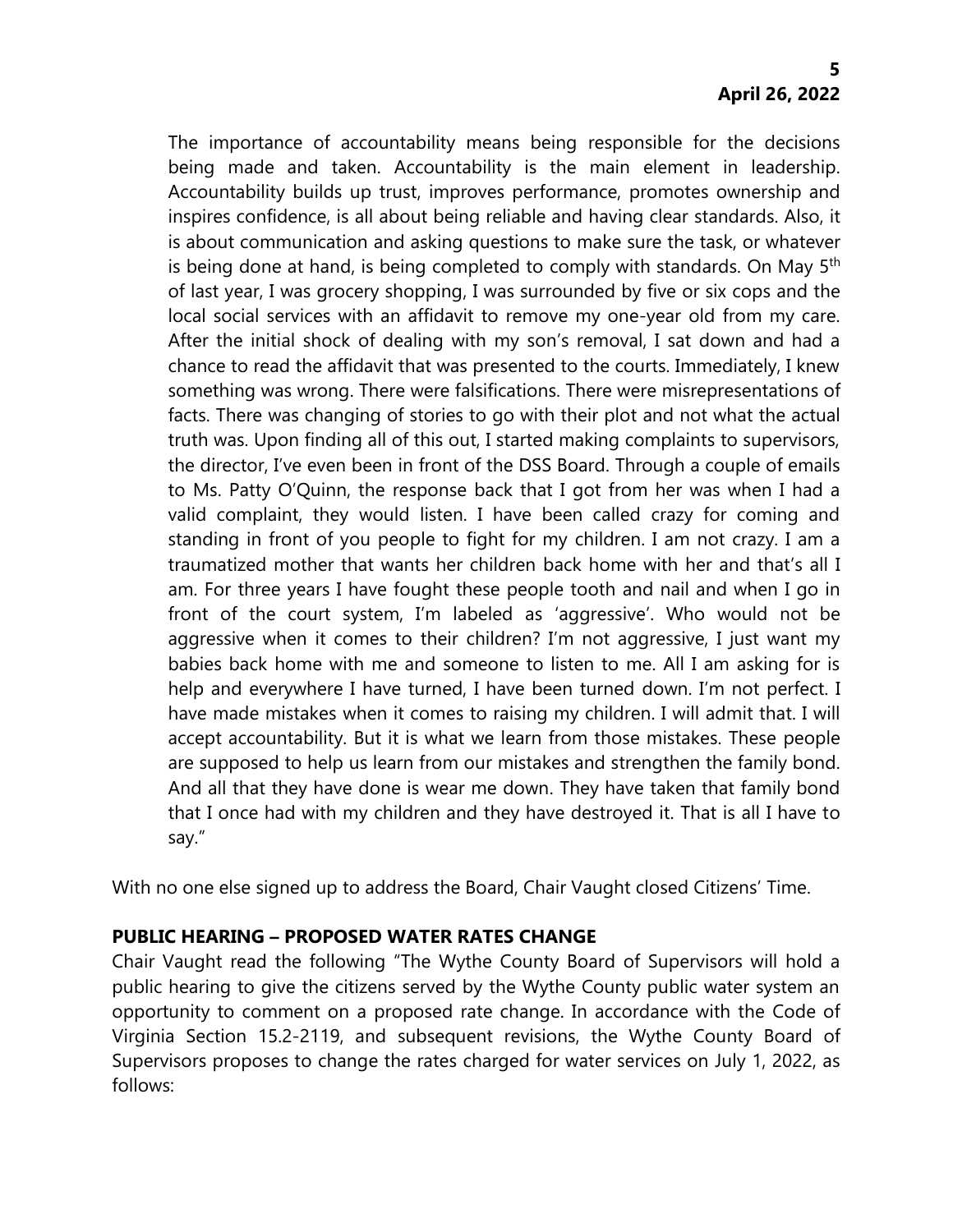#### **CURRENT RATES:**

| <b>Customer Class</b>        | <b>Gallons</b> | Current Minimum Fee – First 1000 |  |  |
|------------------------------|----------------|----------------------------------|--|--|
| <b>Residential Base Rate</b> | \$20.79        |                                  |  |  |
| Commercial Base Rate         | \$20.79        |                                  |  |  |

| Volume Rate | <b>Rate/1000 Gallons</b> |
|-------------|--------------------------|
| Residential | \$10.40                  |
| Commercial  | \$10.40                  |

# **PROPOSED RATES BASED ON AWWA Basis of Meter Equivalent Ratios (ERC): (Regardless of volume usage)**

| <b>Customer Class</b> | <b>Base Rate</b> |  |
|-----------------------|------------------|--|
| Base Rate             | DZU. 1           |  |

|                       |                  | <b>ERC Meter</b> |                        |
|-----------------------|------------------|------------------|------------------------|
| <b>Customer Class</b> | <b>Base Rate</b> | <b>Factor</b>    | <b>Meter Base Rate</b> |
| 3/4" Meter *          | \$20.79          |                  | \$20.79                |
| 1" Meter              | \$20.79          | 2.5              | \$51.98                |
| 1-1/2" Meter          | \$20.79          |                  | \$103.95               |
| 2" Meter              | \$20.79          | 8                | \$166.32               |
| 3" Meter              | \$20.79          | 15               | \$311.85               |
| 4" Meter              | \$20.79          | 30               | \$623.70               |
| 6" Meter              | \$20.79          | 60               | \$1,247.40             |

\* Typical Residential

Meter

| <b>Volume Rate</b> | <b>Rate/1000</b><br><b>Gallons</b> |
|--------------------|------------------------------------|
| Residential        | \$10.40                            |
| Commercial         | \$11.40                            |

The public hearing is scheduled for Tuesday, April 26, 2022, at 6:05 p.m., or as soon as practicable thereafter, in the Board Room of the County Administration Building, 340 South Sixth Street, Wytheville, Virginia 24382 to hear public comment on the proposed water rate change.

Chair Vaught opened the hearing for public comments.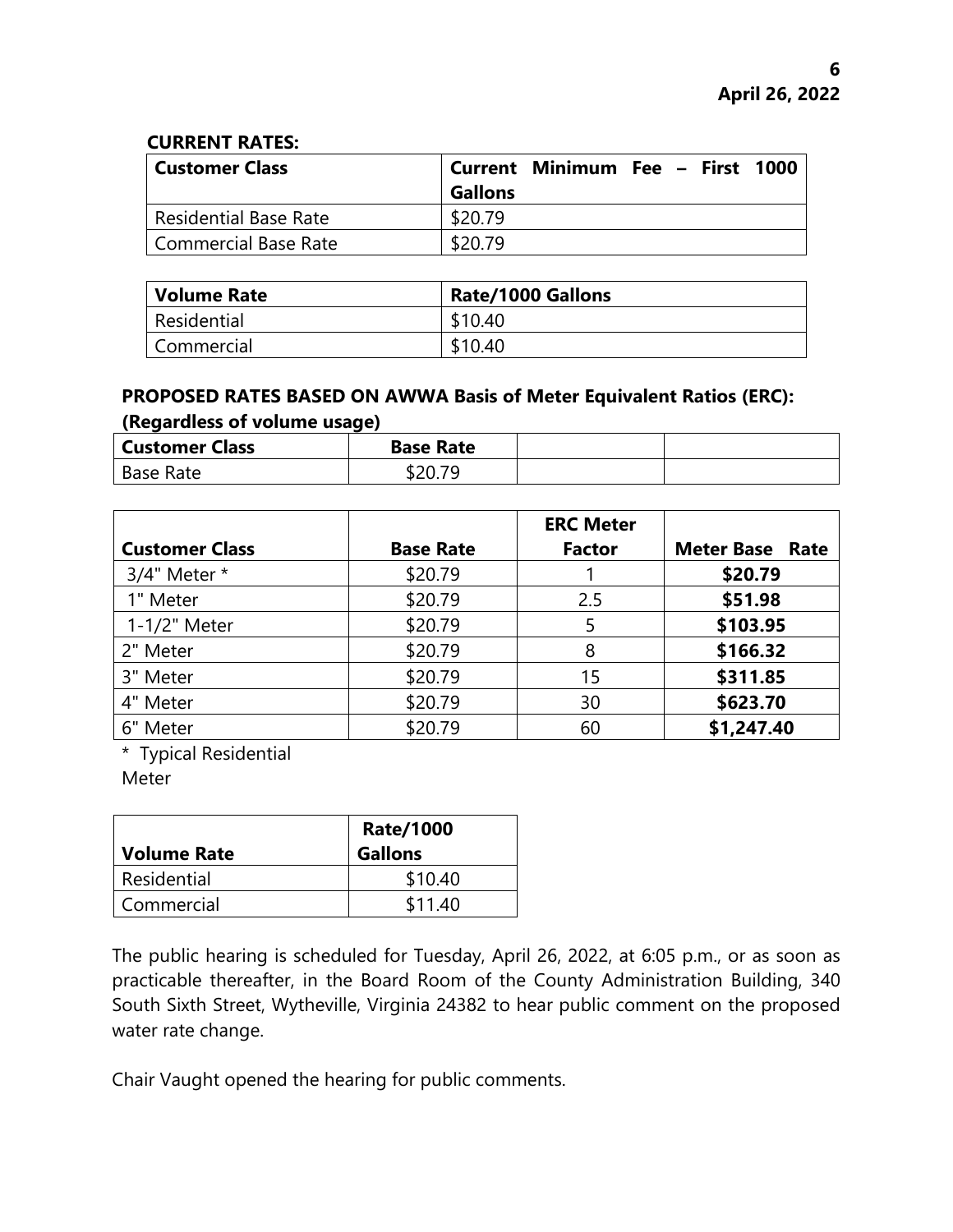Mr. Bear explained the proposed rate structure.

With no citizens wishing to address the Board, Chair Vaught closed the comment period of the public hearing.

Supervisor Smith requested confirmation that the commercial rates do not include Progress Park. Mr. Bear confirmed, stating that Progress Park falls within the Town of Wytheville service area.

Supervisor Cook made a motion, seconded by Supervisor Smith, to approve the water rate structure presented with an effective date of July 1, 2022.

Supervisor Horney noted that the base rate does not include 1,000 gallons now; that if someone uses 1,000 gallons, they will pay the base rate plus \$10.40.

The roll call vote was as follows:

AYES: Brian W. Vaught Jesse R. Burnett Rolland R. Cook James D. "Jamie" Smith Ryan M. Lawson Stacy A. Terry

NAYS: B. G. "Gene" Horney, Jr.

# **PAYMENT OF COUNTY INVOICES**

Supervisor Terry made a motion to pay the invoices for approval on April 26, 2022, for the various departments of County government. The invoices were paid on General Warrants 30112352-30112436, and one wire transfer, as follows:

# **EXPENDITURES BY DEPARTMENT BOARD OF SUPERVISORS April 26, 2022**

| <b>CHECK#</b> | <b>ISSUE DATE</b> | <b>VENDOR</b>      | <b>AMOUNT</b> |
|---------------|-------------------|--------------------|---------------|
| 30112352      | 04/19/2022        | APPALACHIAN POWER  | \$22,885.13   |
| 30112353      | 04/19/2022        | <b>CENTURYLINK</b> | 52.76         |
| 30112354      | 04/19/2022        | <b>CENTURYLINK</b> | 72.75         |
| 30112355      | 04/19/2022        | <b>CENTURYLINK</b> | 98.97         |
| 30112356      | 04/19/2022        | <b>CENTURYLINK</b> | 128.86        |
| 30112357      | 04/19/2022        | <b>CENTURYLINK</b> | 137.98        |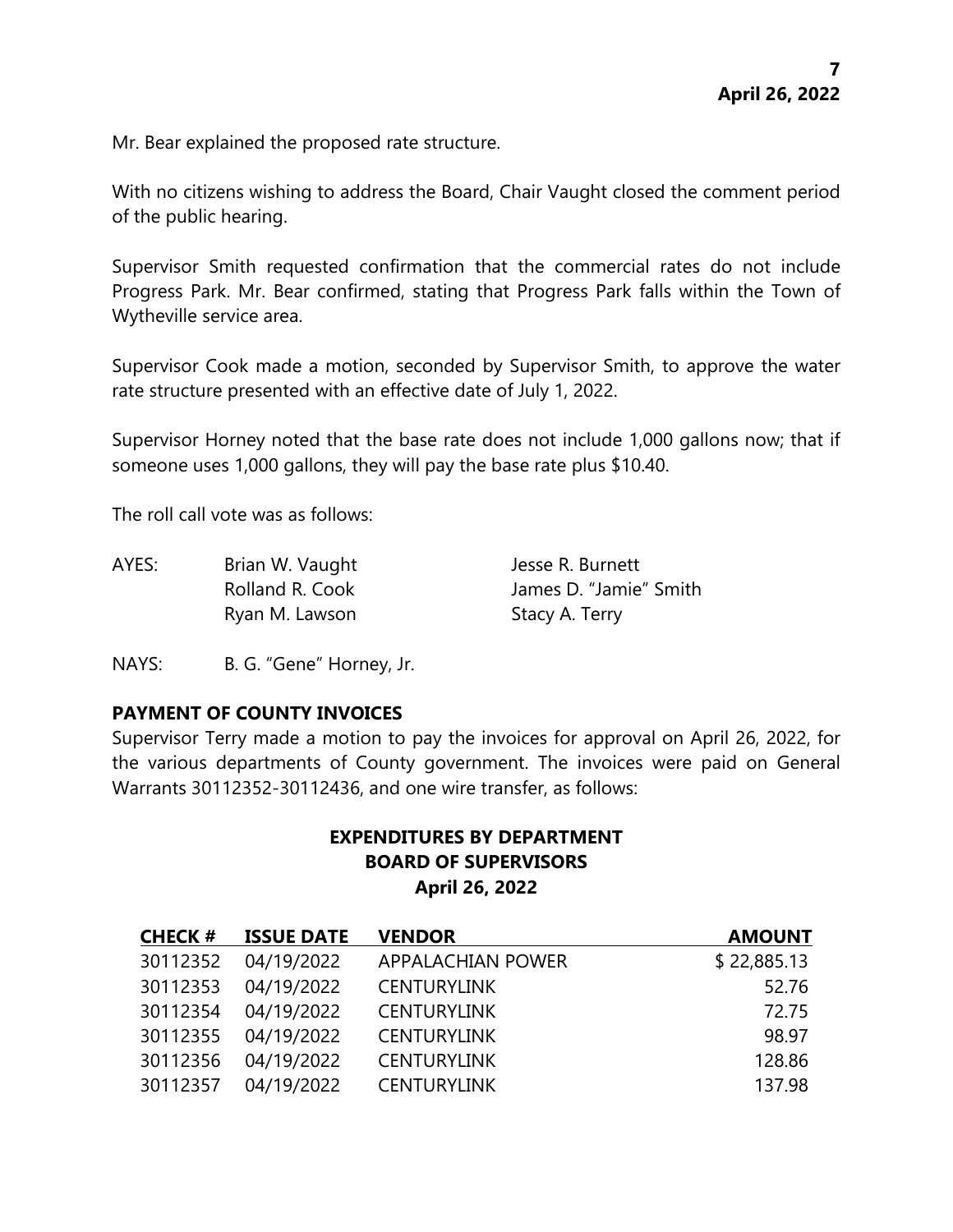|          |            |                                | \$49,479.35                          |
|----------|------------|--------------------------------|--------------------------------------|
| 30112368 | 04/19/2022 | <b>VERIZON WIRELESS</b>        | 160.06                               |
| 30112367 | 04/19/2022 | <b>US CELLULAR</b>             | 1,314.86                             |
| 30112366 | 04/19/2022 | <b>TOWN OF WYTHEVILLE</b>      | 7,888.83                             |
| 30112365 | 04/19/2022 | <b>MCI COMM SERVICE</b>        | 902.51                               |
| 30112364 | 04/19/2022 | <b>MCI COMM SERVICE</b>        | 153.95                               |
| 30112363 | 04/19/2022 | <b>MCI COMM SERVICE</b>        | 30.65                                |
| 30112362 | 04/19/2022 | <b>MANSFIELD OIL CO</b>        | 10,791.84                            |
| 30112361 | 04/19/2022 | <b>CITIZENS TELEPHONE COOP</b> | 979.95                               |
| 30112360 | 04/19/2022 | <b>CENTURYLINK</b>             | 3,398.05                             |
| 30112359 | 04/19/2022 | <b>CENTURYLINK</b>             | 336.78                               |
| 30112358 | 04/19/2022 | <b>CENTURYLINK</b>             | 145.42                               |
|          |            |                                | <b>TOTAL EXPENDITURES 04/19/2022</b> |

| <b>CHECK#</b> | <b>ISSUE DATE</b> | <b>VENDOR</b>                    | <b>AMOUNT</b> |
|---------------|-------------------|----------------------------------|---------------|
| wire          | 04/26/2022        | <b>SKYLINE NATL BANK</b>         | \$18,652.99   |
| 30112369      | 04/26/2022        | <b>AMAZON</b>                    | 590.63        |
| 30112370      | 04/26/2022        | <b>AMERICAN BUSINESS FORMS I</b> | 5,399.36      |
| 30112371      | 04/26/2022        | AMERICAN MINE RESEARCH IN        | 2,196.20      |
| 30112372      | 04/26/2022        | APPALACHIAN JUVENILE COMM        | 20,300.00     |
| 30112373      | 04/26/2022        | <b>APPALACHIAN POWER</b>         | 4,022.26      |
| 30112374      | 04/26/2022        | AYERS & SONS SEPTIC LLC          | 375.00        |
| 30112375      | 04/26/2022        | <b>BRINDLEE MOUNTAIN FIRE AP</b> | 289,000.00    |
| 30112376      | 04/26/2022        | <b>BROWN EXTERMINATING CO</b>    | 100.00        |
| 30112377      | 04/26/2022        | <b>BUSINESS CARD</b>             | 1,545.30      |
| 30112378      | 04/26/2022        | <b>CAMERON DEREK THOMPSON</b>    | 1,400.00      |
| 30112379      | 04/26/2022        | <b>CARILION HEALTHCARE CORP</b>  | 110.00        |
| 30112380      | 04/26/2022        | <b>CAROLINA RECORDING SYSTEM</b> | 6,390.00      |
| 30112381      | 04/26/2022        | <b>CAVALIER SUPPLY CO</b>        | 1,333.14      |
| 30112382      | 04/26/2022        | <b>CENTURYLINK</b>               | 39.98         |
| 30112383      | 04/26/2022        | <b>CENTURYLINK</b>               | 130.24        |
| 30112384      | 04/26/2022        | <b>CENTURYLINK</b>               | 309.66        |
| 30112385      | 04/26/2022        | <b>CHOICE COMPUTER CENTER, I</b> | 3,059.25      |
| 30112386      | 04/26/2022        | <b>CITIZENS TELEPHONE COOP</b>   | 32.76         |
| 30112387      | 04/26/2022        | <b>COLLINS AUTO REPAIR INC</b>   | 20.00         |
| 30112388      | 04/26/2022        | <b>COM TEC</b>                   | 50.00         |
| 30112389      | 04/26/2022        | CSG SYSTEMS, INC                 | 2,588.31      |
| 30112390      | 04/26/2022        | DEPT OF MOTOR VEHICLES           | 2,550.00      |
| 30112391      | 04/26/2022        | DIVERSIFIED INTEGRATION I        | 66.00         |
| 30112392      | 04/26/2022        | <b>FARTHING, SCOT S</b>          | 4,585.00      |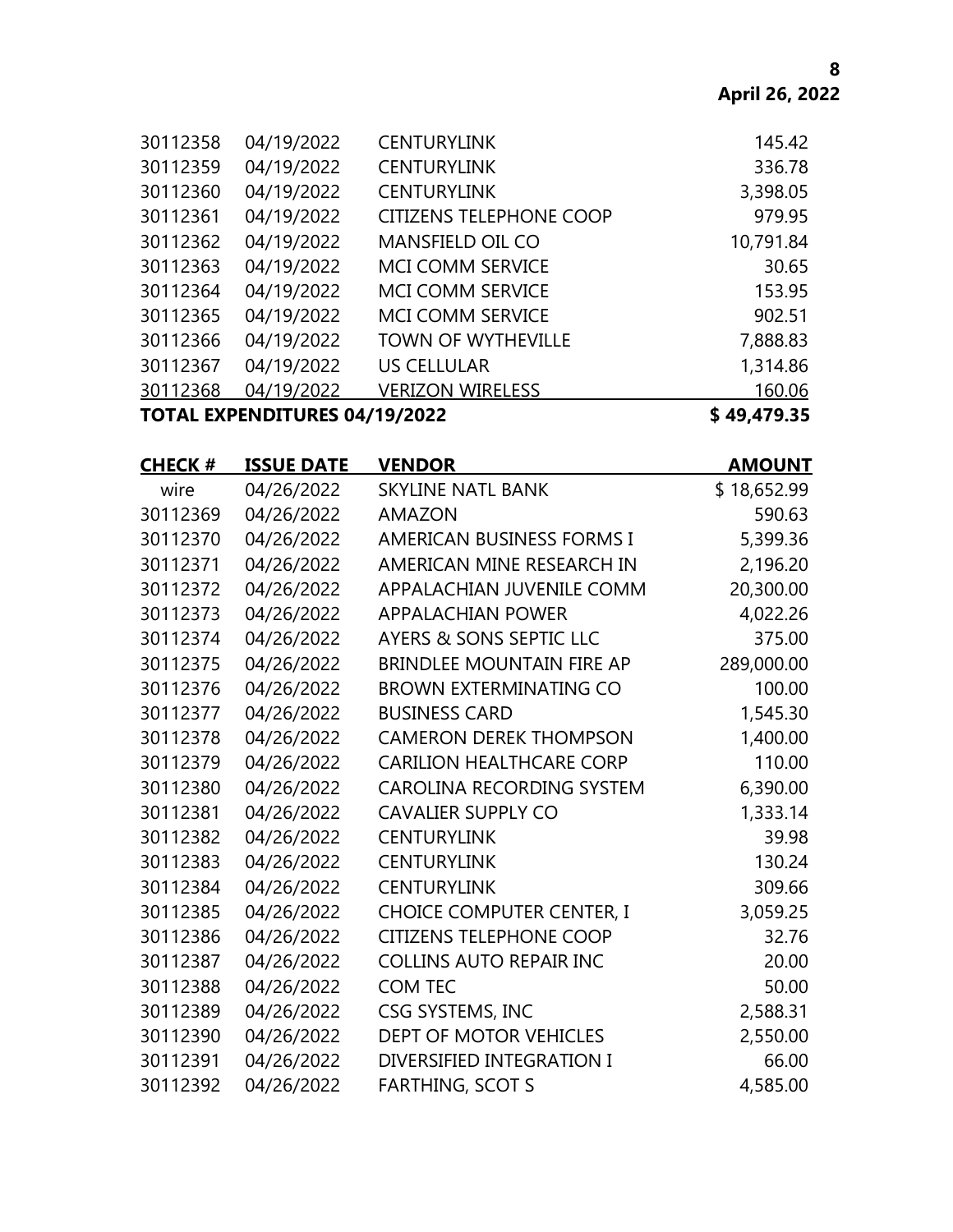| 30112393 | 04/26/2022 | <b>FERGUSON ENTERPRISES #5</b>   | 59,426.28  |
|----------|------------|----------------------------------|------------|
| 30112394 | 04/26/2022 | <b>GALLS</b>                     | 947.79     |
| 30112395 | 04/26/2022 | <b>GENUINE PARTS COMPANY</b>     | 1,222.97   |
| 30112396 | 04/26/2022 | <b>GREATAMERICA FINANCIAL SE</b> | 159.00     |
| 30112397 | 04/26/2022 | HARMAN, ANDREW J                 | 335.00     |
| 30112398 | 04/26/2022 | HARPO'S HARDWARE & BLDG S        | 17.97      |
| 30112399 | 04/26/2022 | ICC                              | 76.40      |
| 30112400 | 04/26/2022 | <b>IVANHOE FIRE DEPT</b>         | 5,141.46   |
| 30112401 | 04/26/2022 | <b>JASON'S AUTO SERVICE</b>      | 35.00      |
| 30112402 | 04/26/2022 | <b>LAUREL CREEK POTTERY LLC</b>  | 60.00      |
| 30112403 | 04/26/2022 | LEAD MINES RESCUE SQUAD          | 3,435.71   |
| 30112404 | 04/26/2022 | LOWE'S                           | 916.05     |
| 30112405 | 04/26/2022 | MANSFIELD OIL CO                 | 12,483.02  |
| 30112406 | 04/26/2022 | MATTERN & CRAIG, INC             | 1,920.00   |
| 30112407 | 04/26/2022 | <b>MEADE TRACTOR</b>             | 42.78      |
| 30112408 | 04/26/2022 | MILO C COCKERHAM INC             | 1,323.37   |
| 30112409 | 04/26/2022 | MOBILE COMMUNICATIONS AME        | 185.00     |
| 30112410 | 04/26/2022 | MOUNT ROGERS PLANNING DIS        | 4,727.34   |
| 30112411 | 04/26/2022 | <b>NATIONAL POOLS</b>            | 1,866.10   |
| 30112412 | 04/26/2022 | NEW RIVER REGIONAL WATER         | 54,844.35  |
| 30112413 | 04/26/2022 | OFFICE OF THE CHIEF MEDIC        | 60.00      |
| 30112414 | 04/26/2022 | <b>TYLER HARRINGTON</b>          | 74.50      |
| 30112415 | 04/26/2022 | <b>PAPER CLIP</b>                | 119.36     |
| 30112416 | 04/26/2022 | PEED & BORTZ LLC                 | 176,290.00 |
| 30112417 | 04/26/2022 | PITNEY BOWES                     | 1,000.00   |
| 30112418 | 04/26/2022 | <b>R&amp;R ENTERPRISES INC</b>   | 100.00     |
| 30112419 | 04/26/2022 | <b>SALEM STONE</b>               | 287.68     |
| 30112420 | 04/26/2022 | SIRCHIE FINGER PRINT LABO        | 100.87     |
| 30112421 | 04/26/2022 | <b>TACS</b>                      | 1,405.00   |
| 30112422 | 04/26/2022 | <b>TESLA ELECTRIC SERV</b>       | 680.00     |
| 30112423 | 04/26/2022 | THREE RIVERS MEDIA CORP          | 660.00     |
| 30112424 | 04/26/2022 | TIDEWATER FLEET SUPPLY LL        | 334.20     |
| 30112425 | 04/26/2022 | TOWN OF WYTHEVILLE               | 594.93     |
| 30112426 | 04/26/2022 | TRI CITIES/SW VA REGIONAL        | 1,146.80   |
| 30112427 | 04/26/2022 | <b>TYLER BUSINESS FORMS</b>      | 487.47     |
| 30112428 | 04/26/2022 | <b>TYLER TECHNOLOGIES INC</b>    | 55,051.25  |
| 30112429 | 04/26/2022 | <b>V&amp;M RECYCLING</b>         | 6,184.64   |
| 30112430 | 04/26/2022 | <b>VIRGINIA BUSINESS SYSTEMS</b> | 579.23     |
| 30112431 | 04/26/2022 | <b>VRAV</b>                      | 325.00     |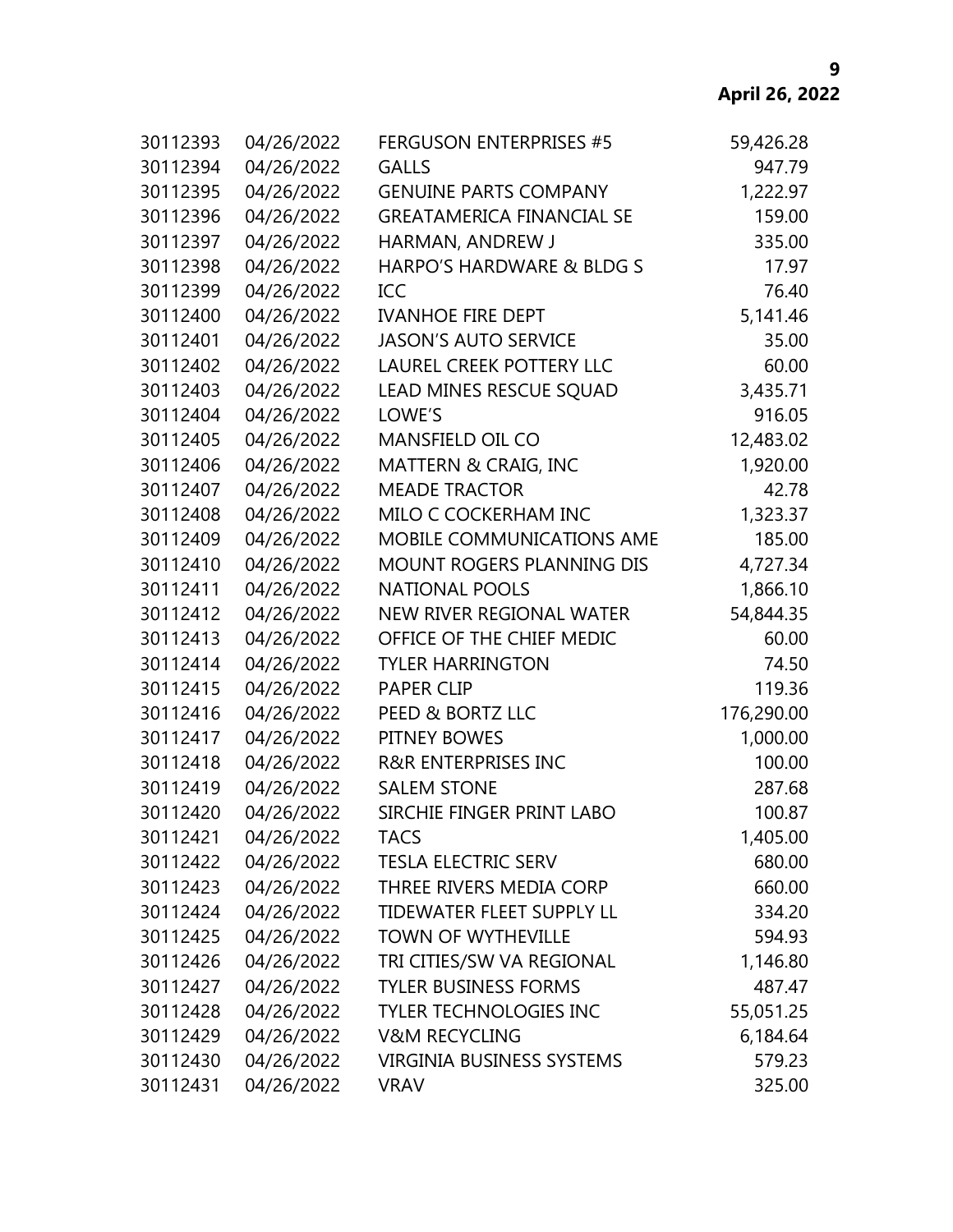|          | <b>TOTAL EXPENDITURES 04/26/2022</b> |                                 | \$773,468.47 |
|----------|--------------------------------------|---------------------------------|--------------|
|          | 30112436 04/26/2022                  | DIETIKER LYNDER B               | 776.41       |
|          | 30112435 04/26/2022                  | <b>WYTHEVILLE OFFICE SUPPLY</b> | 157.67       |
|          | 30112434 04/26/2022                  | <b>WYTHEVILLE OFFICE SUPPLY</b> | 249.74       |
| 30112433 | 04/26/2022                           | WYTHEVILLE COMMUNITY COLL       | 12,216.69    |
|          | 30112432 04/26/2022                  | WYTHE TIRE AND MUFFLER          | 575.36       |

#### **TOTAL EXPENDITURES APPROVED 04/26/2022 \$822,947.82**

Supervisor Lawson seconded the motion and the roll call vote was as follows:

AYES: Brian W. Vaught Jesse R. Burnett Rolland R. Cook B. G. "Gene" Horney, Jr. Ryan M. Lawson Stacy A. Terry James D. "Jamie" Smith

NAYS: None

#### **MINUTES OF PREVIOUS MEETING**

The Board was presented with the April 12, 2022, minutes for approval.

Supervisor Cook made a motion, seconded by Supervisor Terry, to approve the April 12, 2022, minutes as presented.

The vote on the motion was unanimous, with Supervisor Smith abstaining.

#### **APPOINTMENTS**

Mr. Bear noted that we have vacancies on the Wytheville Community College Board, the Appalachian Regional Exposition Authority and Mount Rogers Planning District Commission.

#### **TREASURER'S REPORT**

Treasurer, Lori Guynn, appeared before the Board and reported the following:

1. Revenue Statement – Mrs. Guynn reported that the Consolidated Account was comprised of \$91,109,499 of which \$50,586,041 was in the General Fund Account at the end of March. There were two bond closings in the month of March that impacted the balances.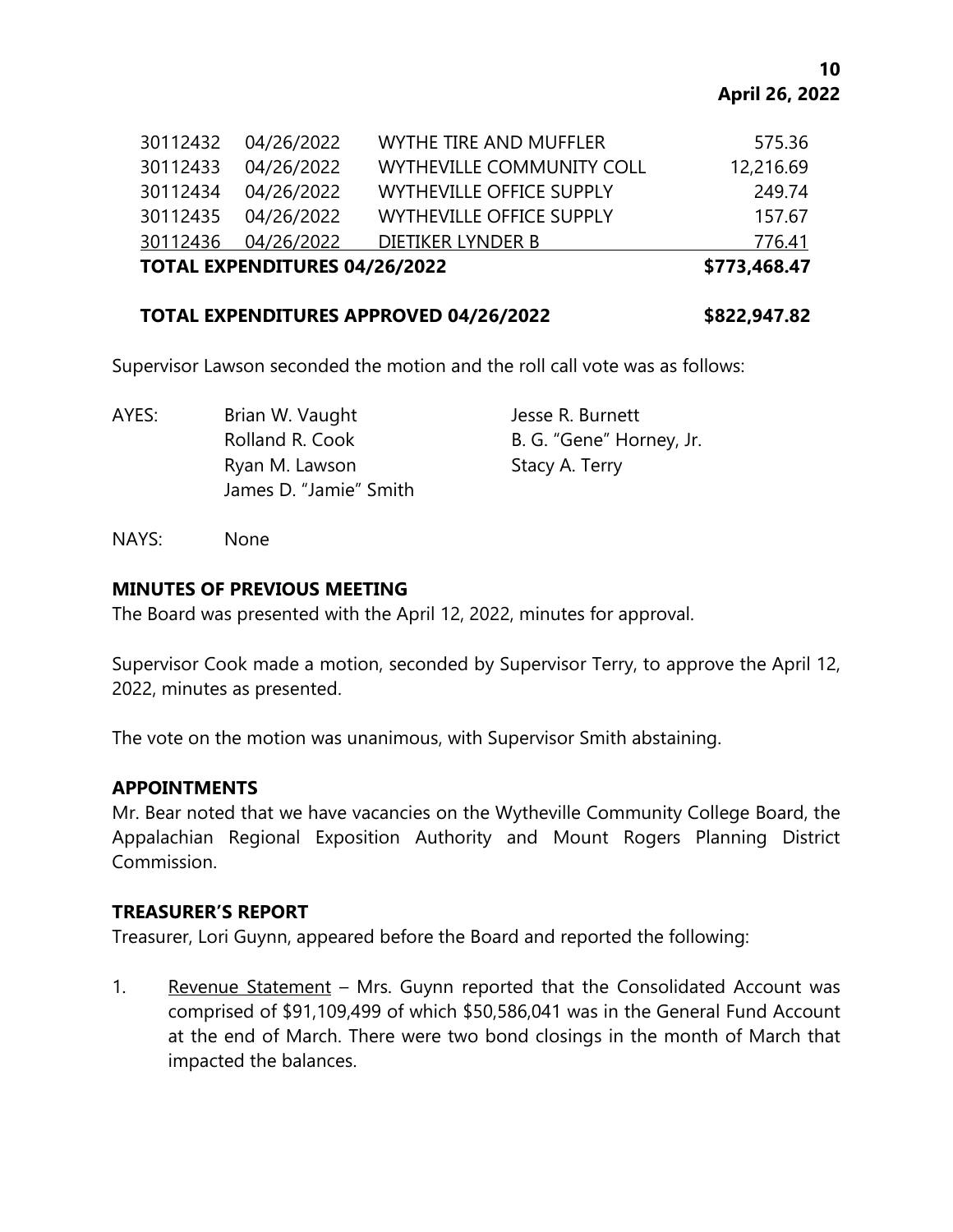2. Meals Tax Collections - Mrs. Guynn reported that the state Fire Marshall sited a few local restaurants for not having a range hood and they have had to quit serving food. This will affect the meals tax figures. They are not huge contributors but they are huge contributors to our community and any assistance to them would be appreciated.

Chair Vaught inquired if the restaurants are trying to install what's needed.

Mrs. Guynn believes one of the restaurants closed, one is working to resolve the issue and she is not sure about the other.

3. Sales & Use Tax – Mr. Bear noted that normally the local Sales & Use Tax drops in March; however, he is not sure if the drop this year is going to follow the normal trend or if it is the beginning of a recessionary drop.

Mrs. Guynn commented on the Occupancy Tax, that it influences the Sales & Use Tax as well.

4. Real Estate & Personal Property Delinquent Notices – Mrs. Guynn indicated that delinquent notices were sent out in March. DMV Stops will be placed next week and this will impact collections a lot.

The Treasurer's office started warrants and debt collections today. The concentrated taxes, like mobile homes, business personal property, some of those are outstanding. We will be looking at those too.

5. Real Estate & Personal Property Collections – Mrs. Guynn reported that as of March 31, 2022, overall collections for the 2020 tax year were at 98.3%, and 93.5% for 2021.

# **COMMISSIONER'S REPORT**

1. Reassessment Update – Mrs. Kathy Vaught, Commissioner of Revenue, provided an update on the reassessment. Notices were mailed today and there is a reassessment book in her office, the Clerk of Circuit Court's office and a PDF copy will be posted on the County website. She noted that hearings will take place via email or mail, with the last day to send an appeal being Friday, May 20, 2022. The reassessment office telephone number is 276-223-4142 and their email is [wythecounty2022@gmail.com.](mailto:wythecounty2022@gmail.com)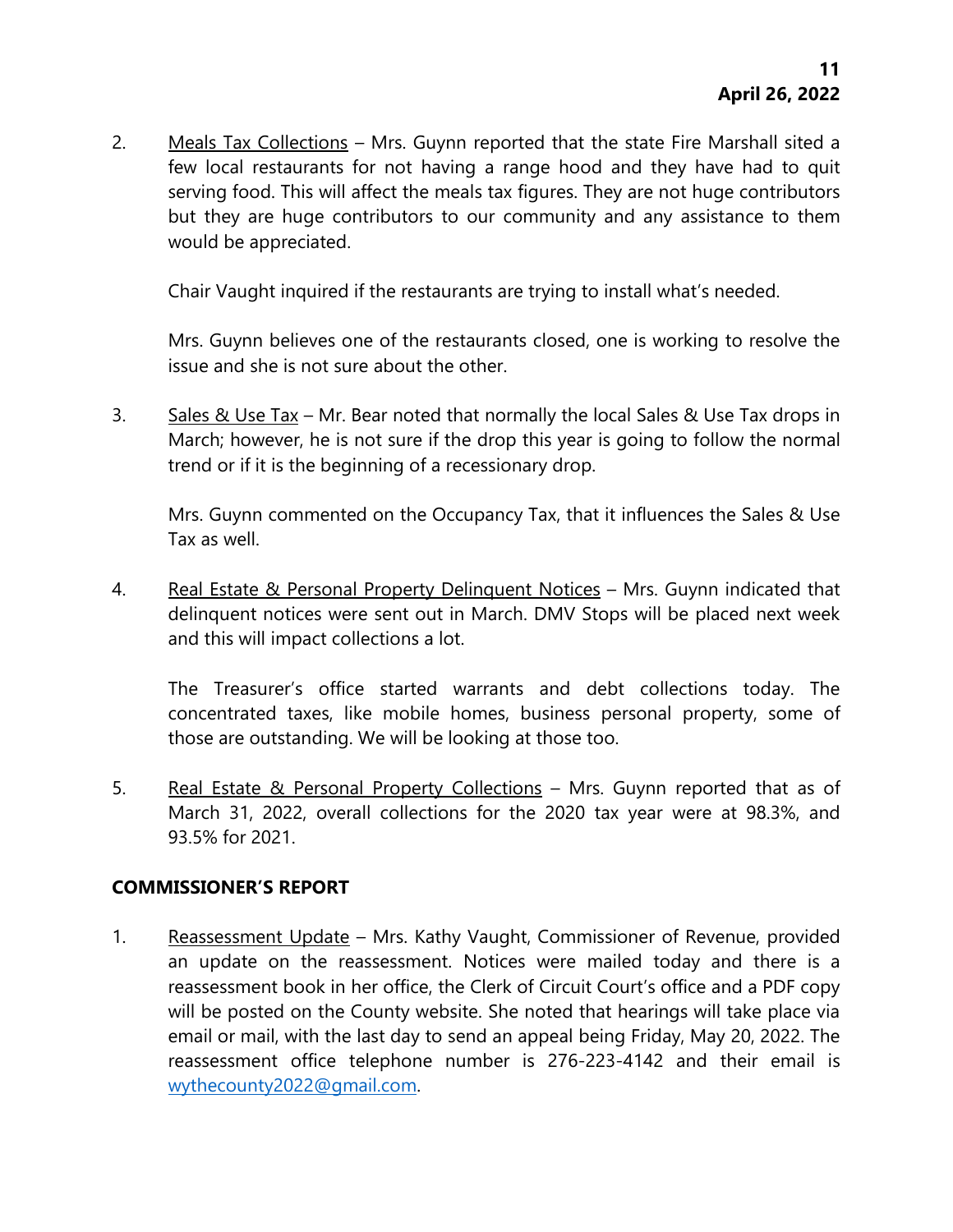Mrs. Vaught reported that the total taxable parcels amount is \$1,068,621,000 with improvements of \$2,083,069,800, for a total of \$3,151,690,800. It's an increase of \$783MM from last year.

Chair Vaught expressed his irritation with the reassessment hearings only being by email or mail. He stated that people have a right to be heard and the assessors have a job to do, which includes hearing the people. Supervisor Terry agreed.

Mr. Bear commented that future contracts need to clearly state the hearings are to be in person. He will follow-up with Wampler-Eanes about in-person hearings.

Mrs. Vaught clarified that notices were mailed today and citizens have until May 20<sup>th</sup> to schedule an appeal appointment. The reassessment office will take calls and emails until then. The Board of Equalization is set to be sworn in on May 3<sup>rd</sup> and will have in-person hearings taking place 30 days after the first hearings.

The board voiced concerns about the methods of taking appointments as a lot of people in our community don't have internet or emails.

2. Vison Software – Mrs. Vaught indicated that image numbers are now on the land cards. The end-of-year rollover was done and the proposed values are now the current values. Brandon Moore and Todd Catron will work with mapping to get the cards loaded to the GIS site this week.

Mr. Bear expressed appreciation to everyone working to get the software going and commented on how important the image numbers are to staff and realtors.

#### **SHERIFF'S REPORT**

Chair Vaught noted that Sheriff Foster was in Richmond today where Lieutenant Harry Street received one of the 2022 Unsung Hero Awards. He extended congratulations to Lieutenant Street.

# **CONSENT CALENDAR**

Supervisor Cook made a motion to approve the Consent Calendar as follows:

# **1. PAYROLL – March 2022:**

General County Fund 5 612,143.11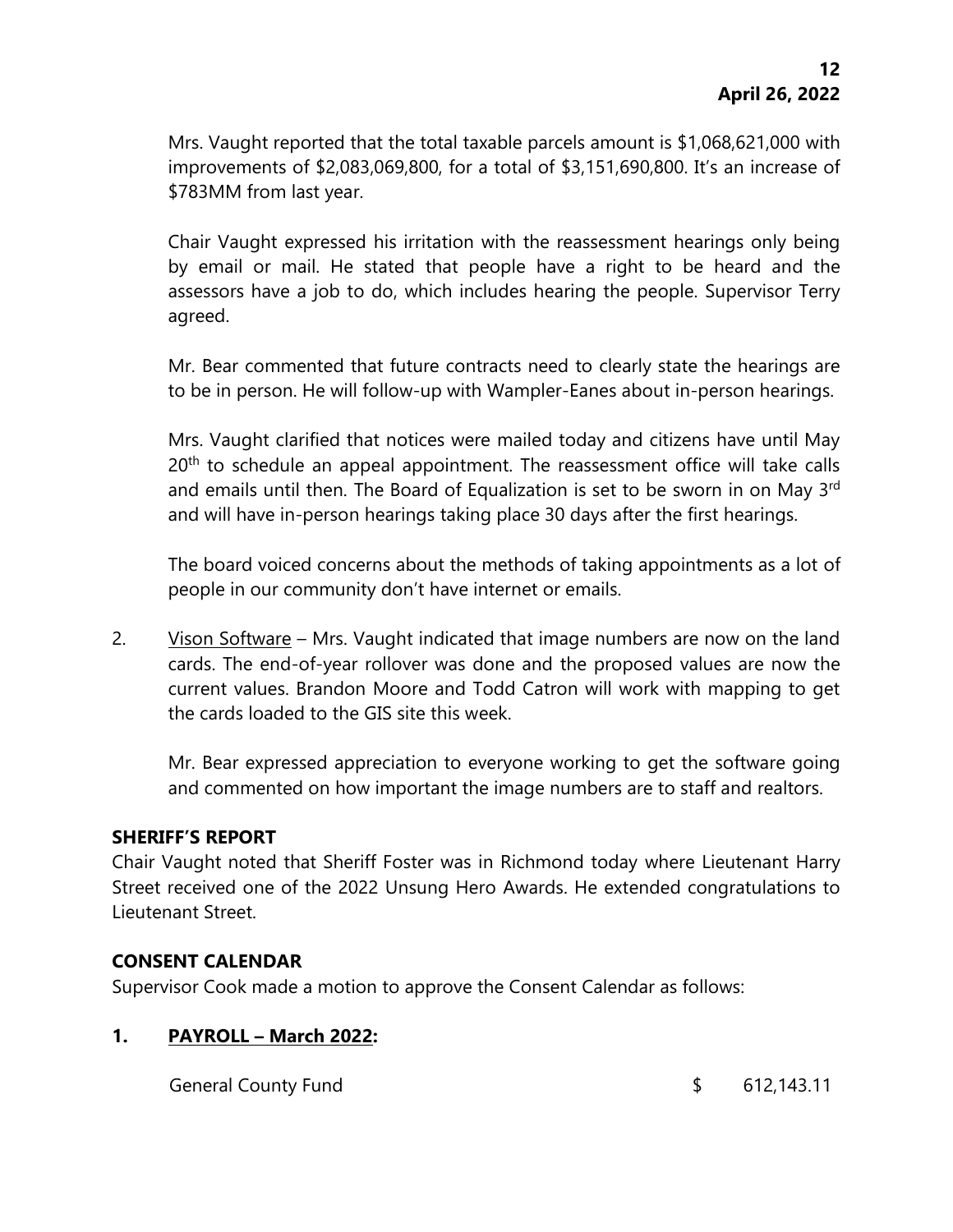**13 April 26, 2022**

| <b>TOTAL</b>                    | 732,185.38 |
|---------------------------------|------------|
| Wythe County Wastewater Fund    | 25,256.00  |
| Water Department Fund           | 23,385.70  |
| <b>Courthouse Security Fund</b> | 13,803.45  |
| Police Activity Fund            | 57,597.12  |
|                                 |            |

**Check Numbers:** 2001639-20011650; 20011655-2001666 **Voucher Numbers:** 22434-22600; 22606-22772

#### **2. STATUS REPORTS:**

- A. Animal Control Arlan Dunford
- B. Building & Grounds Billy Bowers
- C. Building Inspection Kyle Taylor
- D. Engineering Johnny Kincer
- E. Finance Regina Williams
- F. IT Todd Catron
- G. Parks & Recreation Kevin Williams
- H. Water & Wastewater Don Crisp

# **3. PERSONNEL:**

- A. Russo, Steven Resigned, Full-time Sheriff Deputy, Effective March 16, 2022
- B. Justus, Sarah Hired, Full-time 911 Telecommunicator, Annual Salary \$28,000, Effective April 1, 2022
- C. Dauley, Sharon Salary Increase, Full-time Animal Control, Annual Salary \$33,528, Effective April 1, 2022
- D. Counts, William Resigned, Full-time Sheriff Deputy, Effective April 4, 2022
- E. Dunford, Donna Resigned, Full-time Deputy Clerk, Clerk of Circuit Court, Effective April 8, 2022
- F. Hagen, Kristine Resigned, Full-time Water/Wastewater Secretary, Effective April 19, 2022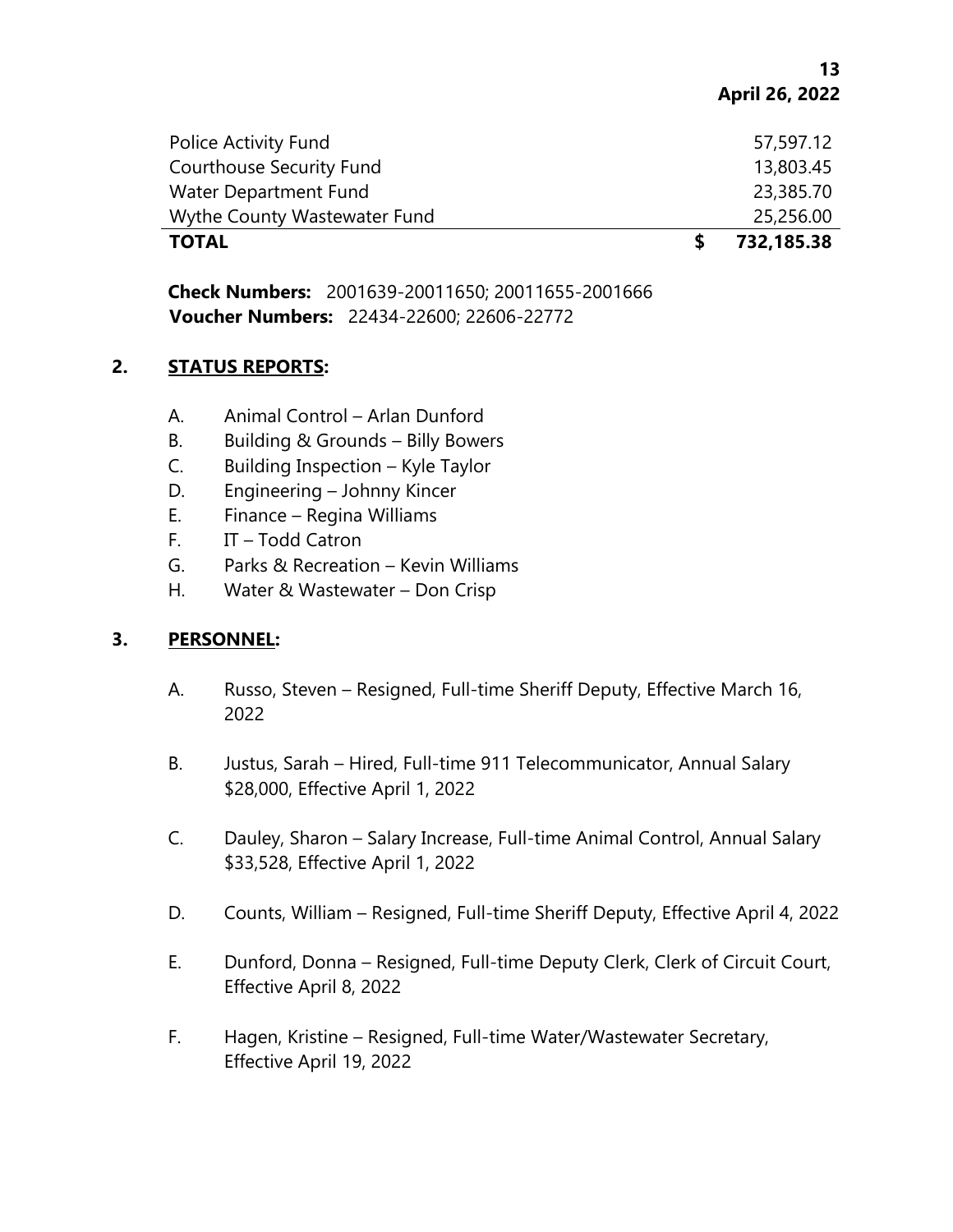G. Brewster, Donna – Terminated, Full-time Custodian, Effective April 21, 2022

# **4. BUDGET AMENDMENTS:**

- A. \$850.00 (1101-458060) Reimbursement for VACo Supervisors' Forum
- B. \$208.35 (\$36.45 to 32025-461400; \$171.90 to 32025-457246) Fuel & Meals Reimbursement for trip to inspect Speedwell Fire Department Truck at Brindlee Mountain Fire Apparatus

Supervisor Smith seconded the motion and the vote was unanimous.

# **CSA REQUEST FOR ADDITIONAL FUNDS**

Mr. Philip Blankenbeckler of the Wythe County Department of Social Services reported that the Wythe County Children's Services Act (CSA) has submitted a local match request of \$195,815 for the projected expenditures for the remainder of the fiscal year.

Mr. Blankenbeckler stated that Wythe County CSA currently serves 52 youth and explained the various placements of these youth. There is a higher local match rate for the children in residential foster placement. Mrs. Thomas does a straight-line projection based on expenditures to date and has added additional funds to next year's CSA request, to help offset this expense in the coming fiscal year.

Supervisor Terry asked if the Board can look at this on a month-by-month basis and see where we stand next month.

Ms. Ayers commented that the CSA budget is a variable that we can't predict. The May FAPT agenda will include summer placements for Minnic students. She noted that Mr. Bear attends the monthly meetings and is kept apprised of these numbers.

Mr. Bear asked, if \$30,000 in the hole, what amount will get CSA through the next month? He noted that CSA only draws down what is needed.

After brief discussion, Supervisor Terry made a motion to amend and appropriate \$80,000 to the DSS Children's Services Act budget. Supervisor Cook seconded the motion and the roll call vote was as follows:

| AYES: | Brian W. Vaught | Jesse R. Burnett         |
|-------|-----------------|--------------------------|
|       | Rolland R. Cook | B. G. "Gene" Horney, Jr. |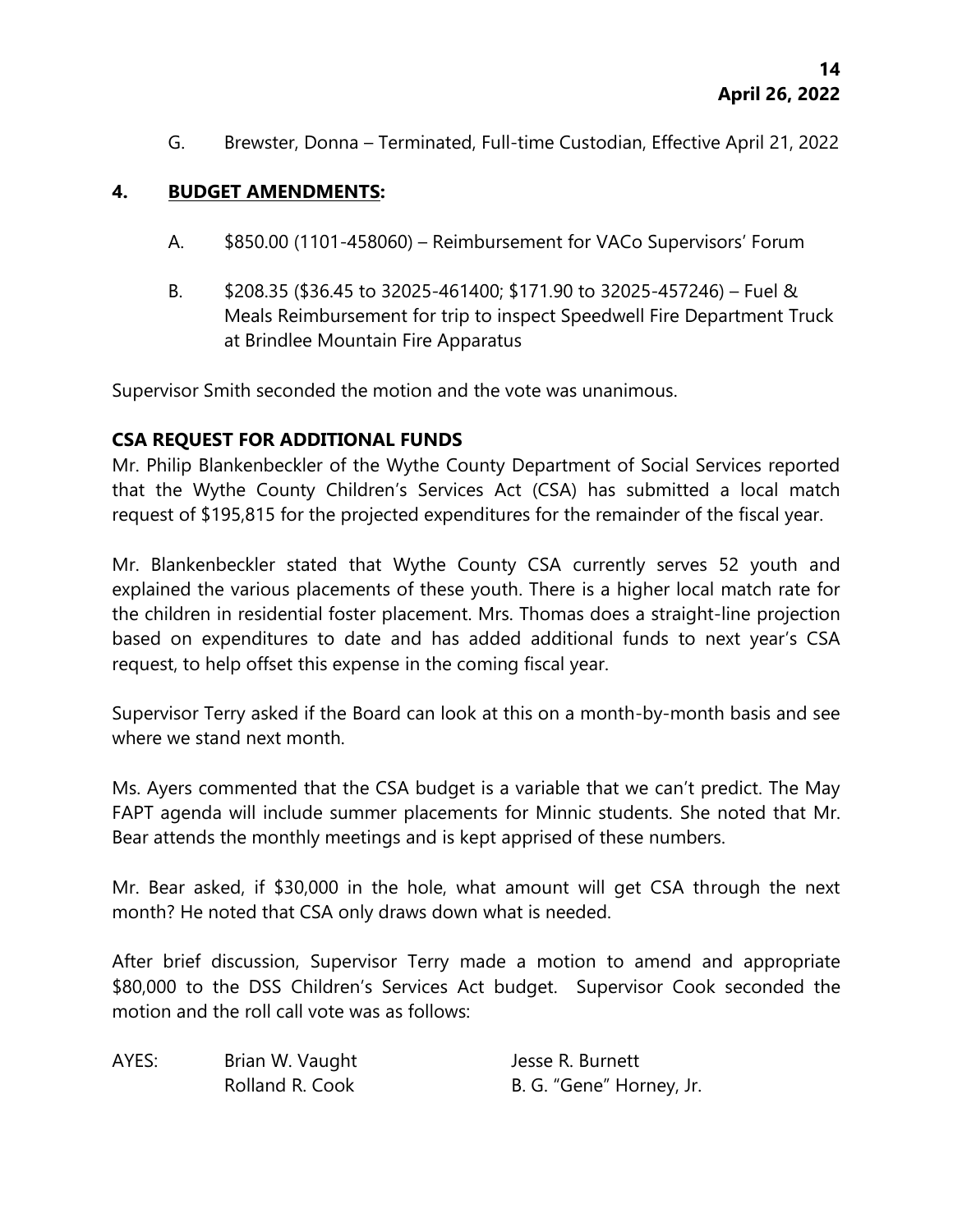Ryan M. Lawson Stacy A. Terry James D. "Jamie" Smith

NAYS: None

#### **PROCLAMATION – NATIONAL DAY OF PRAYER**

Supervisor Terry made a motion, seconded by Supervisor Smith, to approve the Proclamation – National Day of Prayer as follows:

# **PROCLAMATION NATIONAL DAY OF PRAYER**

**WHEREAS,** so great was the faith of our Founding Fathers, and so firm was their belief in the need for God's blessing upon their bold experiment in selfgovernment, that they frequently turned to Him in prayer both as individuals and as a community; and,

**WHEREAS,** the first act of the Continental Congress, the same body that declared America's independence, was a prayer. And today, we will do well to continue placing in God's hands our hopes and dreams for peace, love and understanding; and

**WHEREAS**, on this National Day of Prayer, observed more than 200 years after the Continental Congress asked for God's blessing upon our young country, our prayers continue to have no better objective than the safety, well-being, protection and prosperity of our Nation; and

**WHEREAS,** Thomas Jefferson and other Founders believed that the God who gives us life, gives us liberty as well, and if the American people are to keep a truly free and democratic government, they must acknowledge their dependence on His mercy and guidance; and

**WHEREAS,** we ask that our fellow Americans join us in prayer for our Nation, seeking His blessings for guidance, grace and protection as we meet the challenges of each new day. Let us pray for our leaders giving them wisdom, discernment, and strength, for the men and women of our Armed Forces, for all first responders who put themselves in harm's way every day and bless our land with honorable endeavors, sound learning, respect and pure manners. And let us ask God for the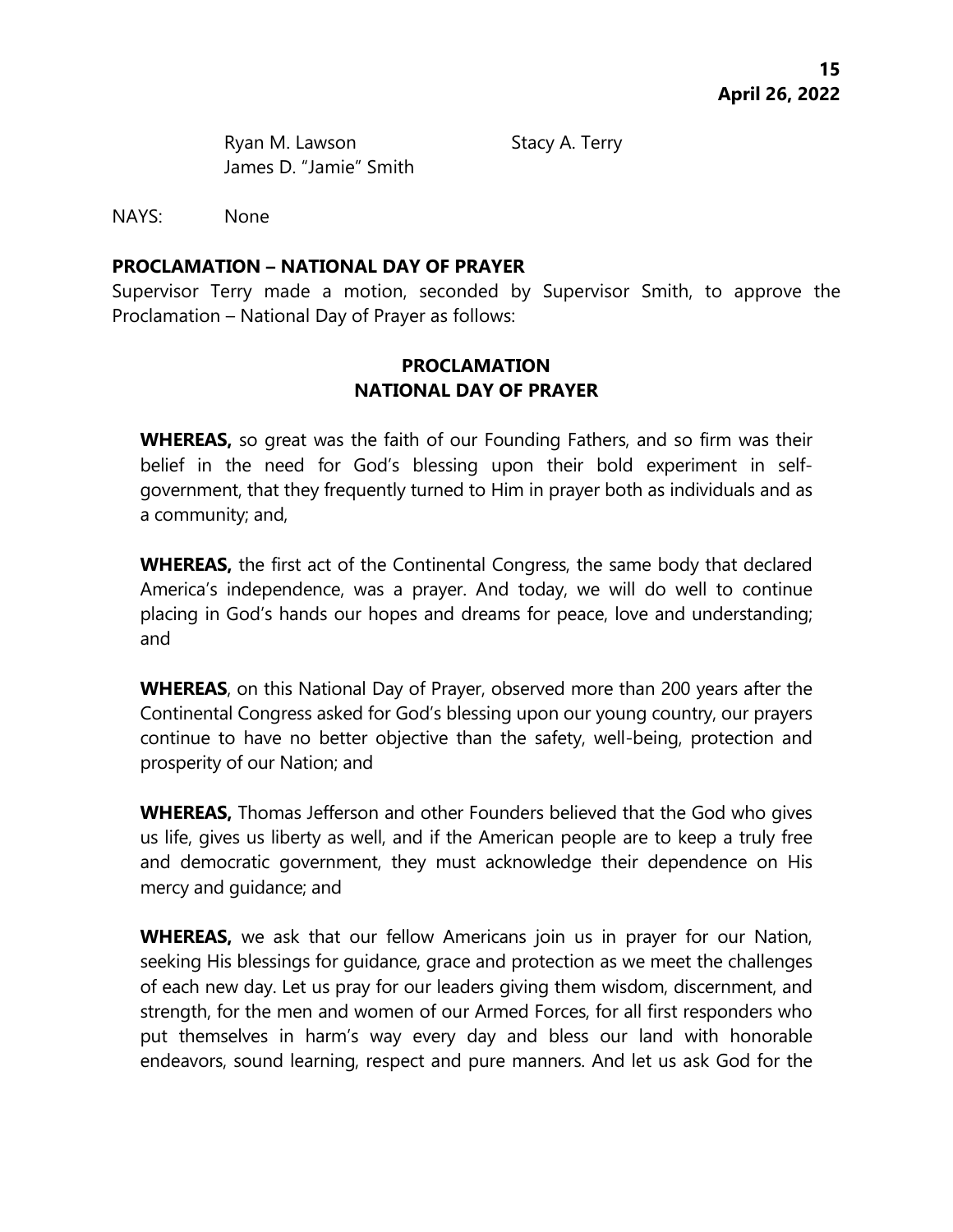sustenance and guidance for all of us to meet the great challenges we face as a Nation.

**NOW, THEREFORE, BE IT RESOLVED**, that the Wythe County Board of Supervisors assembled in regular session in Wytheville, Virginia, this 26th day of April, 2022, does hereby proclaim May 5, 2022 as "NATIONAL DAY OF PRAYER" and invite our community to join together in worship and prayer for the renewal of our Nation's moral heritage and for God's blessings upon each of us.

So presented on this 5<sup>th</sup> day of May, in the year of our Lord two thousand twentytwo.

The roll call vote was as follows:

AYES: Brian W. Vaught Jesse R. Burnett Rolland R. Cook B. G. "Gene" Horney, Jr. Ryan M. Lawson Stacy A. Terry James D. "Jamie" Smith

NAYS: None

Chair Vaught commended Ms. Cummings for a fine job preparing the proclamation and invited everyone to attend the National Day of Prayer Ceremony at the Wytheville Meeting Center on May 5<sup>th</sup>.

# **ASSISTANT COUNTY ADMINISTRATOR REPORT**

1. Public Safety Radio System – Mr. Hankins reported that three bids were received for the radio system upgrades. ProComm is the recommended bidder at a cost of around \$1,017,000.

Chair Vaught asked about the date of completion, which is approximately a year. Mr. Hankins noted that this is supply driven.

Chair Vaught inquired if there are any performance stipulations, that this is his only qualm with the draft contract.

Mr. Hankins stated that we can ask them to include the clause stating, "substantially in conformance with RFP", that they submitted. The RFP that they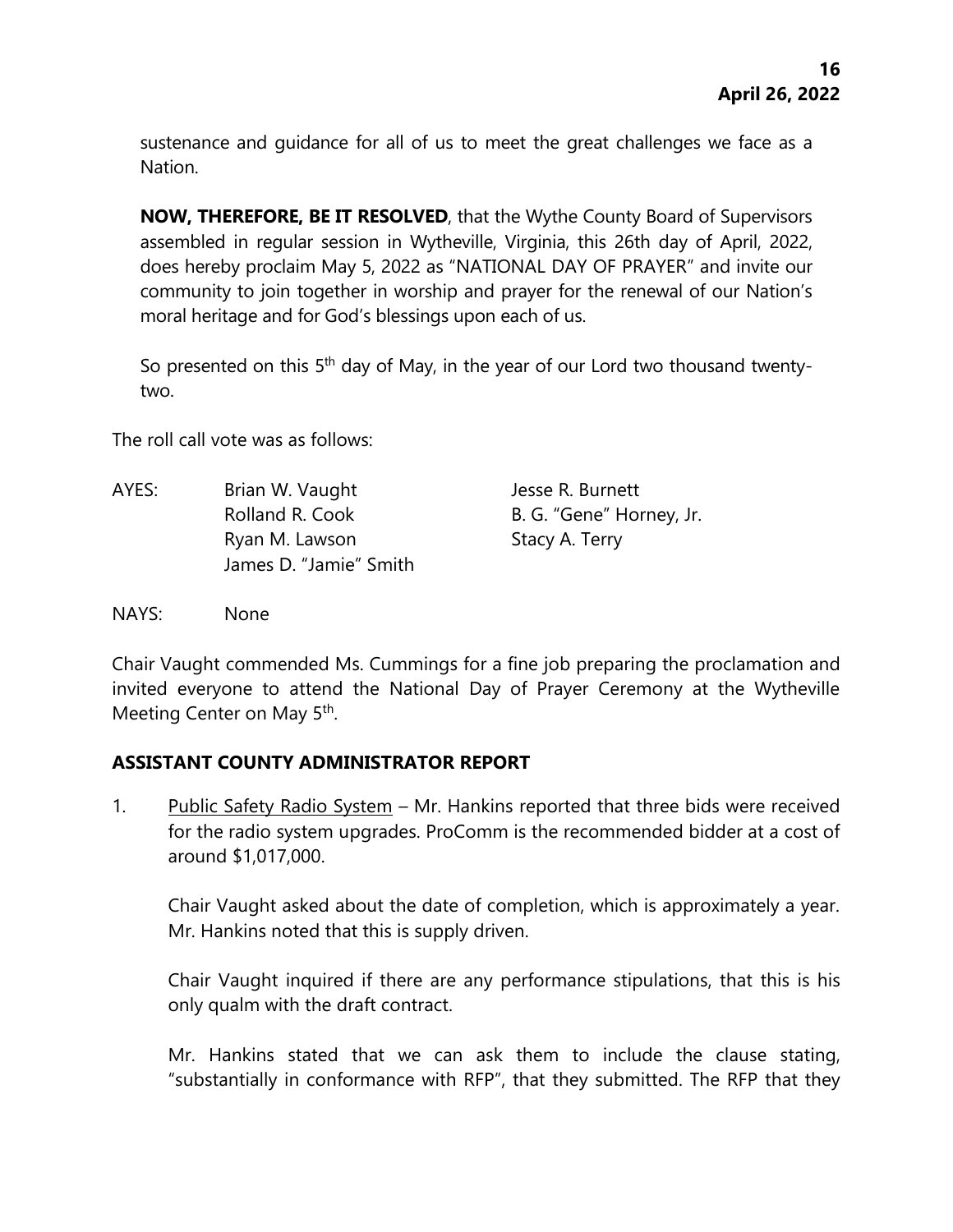submitted was in excess of 95% coverage of the county and they felt conservative with that number. The 5% not covered is National Forest.

Supervisor Smith agreed, that if they included this reference in the RFP, that they need to be held to that standard.

- 2. Speed Camera Enforcement Blue Line Solutions Mr. Hankins stated that staff continues to work on the contract with Blue Line Solutions. One of the concerns is that every civil penalty assessed will incur court costs of \$76. This was not anticipated when the ordinance was passed and he feels it's appropriate to consider before we sign a contract that obligates us to use the equipment for a minimum of a year. He expects to have a contract for the Board's review at the next meeting.
- 3. Rural Retreat Lake Lease Mr. Hankins said that the lease has now been signed and forwarded to Richmond to the Department of Wildlife Resources, the Attorney General's Office and the Governor's Office for their signatures.
- 4. Personnel Mr. Hankins commented that applications are still being received and reviewed for Communications Director and Dispatcher positions.
- 5. New Apparatus Mr. Hankins expects Speedwell's pumper tanker to be delivered soon. The rock boat delivery has been pushed out to July 1 due to supplier issues.
- 6. Tourism Grant Mr. Hankins reported that the EDA grant sought to support funding for tourism development activities at the APEX Center was not funded.
- 7. Max Meadows Fire Department Supervisor Smith asked for a status update on the Memorandum of Agreement with Max Meadows Fire Department.

Mr. Hankins intends to send the revised MOA to Chief Haywood this week and will let the Board know when it is sent.

# **COUNTY ADMINISTRATOR REPORT**

1. Utility Billing Software – Mr. Bear thanked the citizens for their patience the past week during the utility billing software upgrade. He commended staff's efforts throughout the software transition.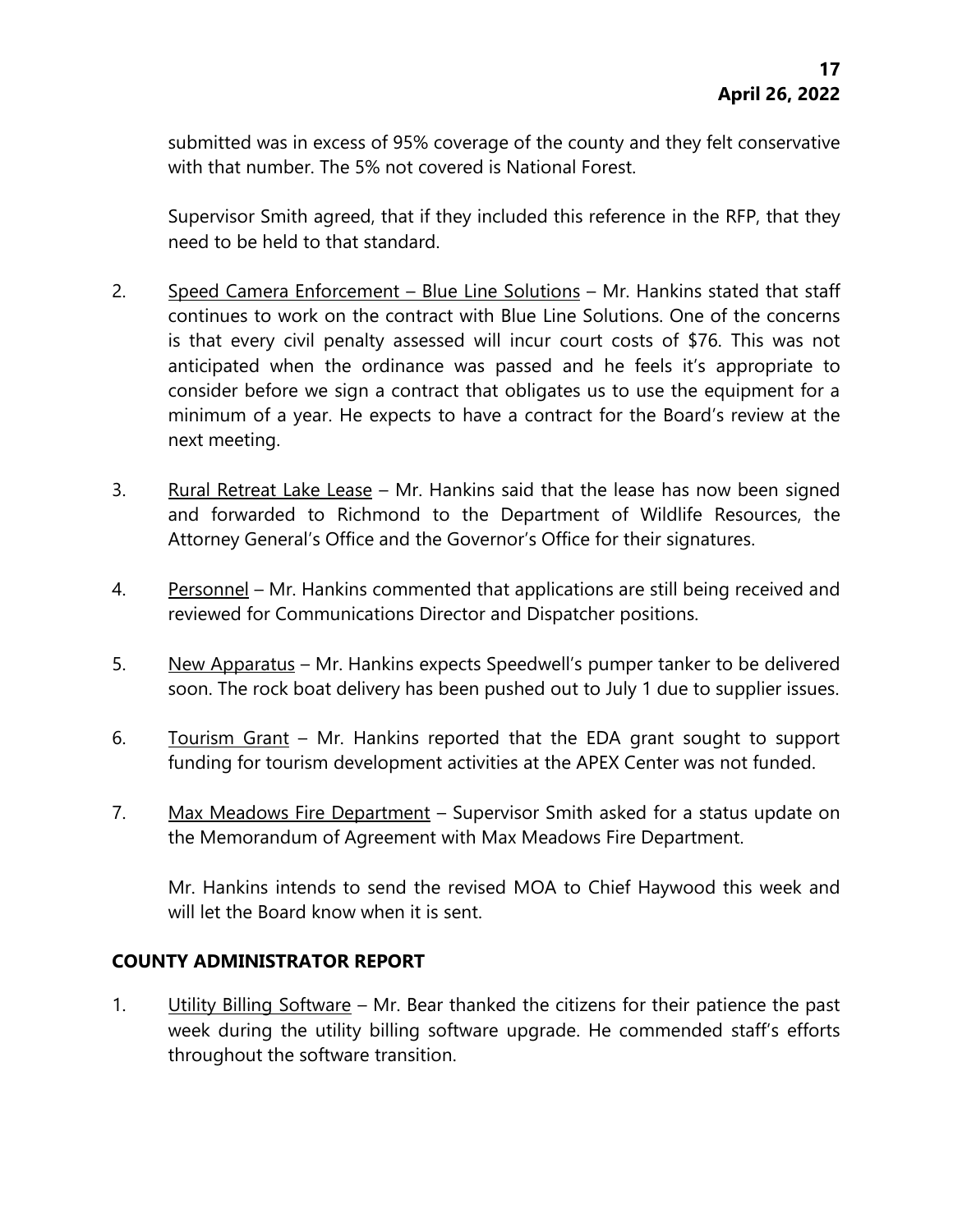- 2. County Office Building Project A pre-construction meeting was held this morning and Mr. Bear noted he was very impressed with the construction firm. One of the challenges we will encounter is the loss of parking during construction. Mr. Bear will be working with staff to free up parking for citizens as best we can.
- 3. Blue Star Rail Extension Change Order  $#1$  Mr. Bear stated that Blue Star and Norfolk Southern have indicated a need for turnouts in the rail extension. A change order is presented for two turnouts at a cost of \$180,000.

Supervisor Lawson made a motion, seconded by Supervisor Burnett, to approve Change Order #1 for the addition of two #10 turnouts for the Blue Star Rail Extension project.

The roll call vote was as follows:

AYES: Brian W. Vaught Jesse R. Burnett Ryan M. Lawson B. G. "Gene" Horney, Jr. Rolland R. Cook Stacy A. Terry

NAYS: None

ABSTAIN: James D. "Jamie" Smith

4. Austinville Engineering Amendment – Sewer Rehab Project – Mr. Bear explained the funding opportunities for this project that would necessitate an updated PER. As such, Mattern & Craig submitted their proposal in the amount of \$12,000 for this additional work.

Supervisor Smith made a motion, seconded by Supervisor Terry, to approve Amendment No. 1 in the amount of \$12,000 as presented.

The roll call vote was as follows:

AYES: Brian W. Vaught Jesse R. Burnett Ryan M. Lawson B. G. "Gene" Horney, Jr. Rolland R. Cook Stacy A. Terry James D. "Jamie" Smith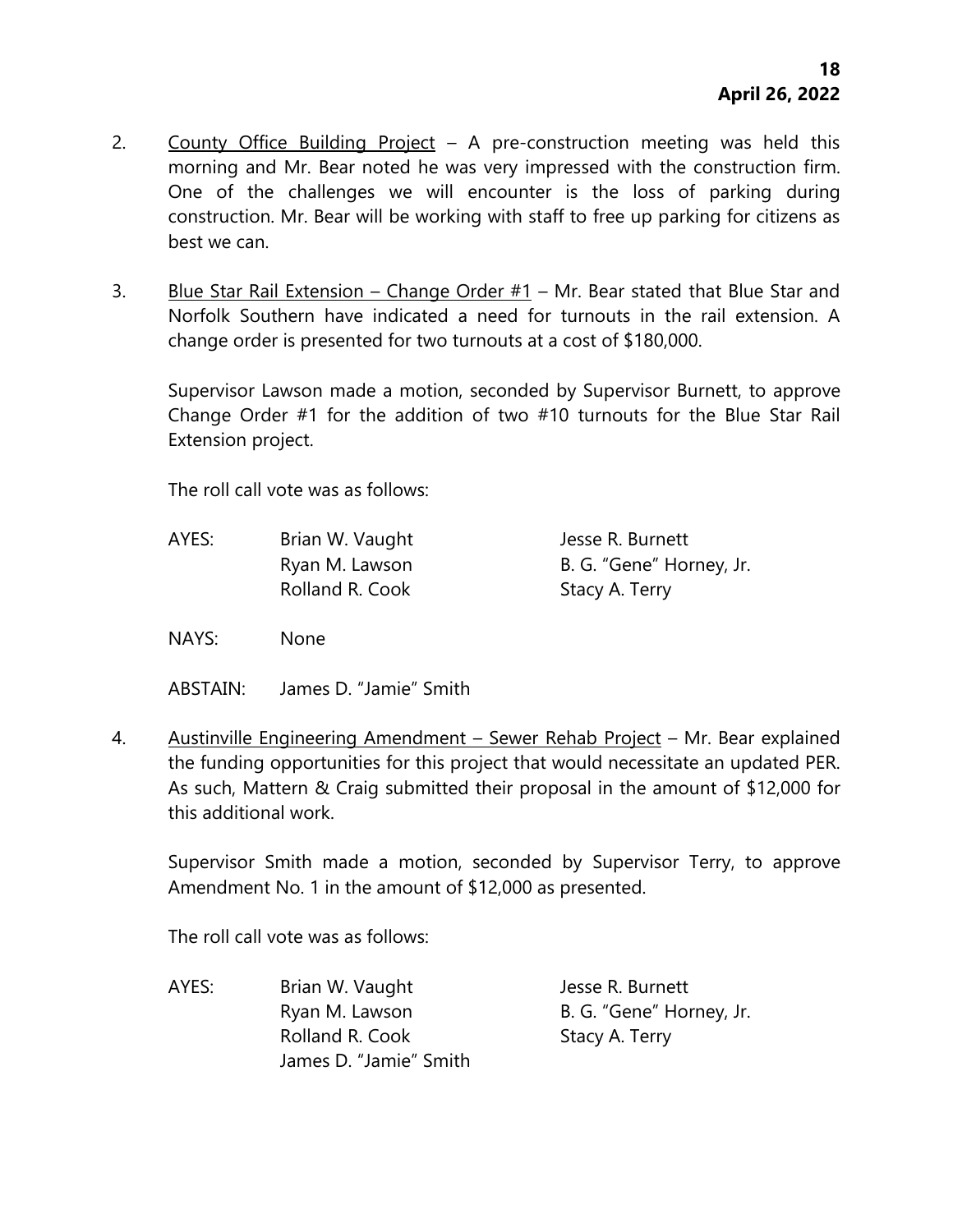NAYS: None

5. Austinville Engineering Amendment – O&E Manuals – Mr. Crisp presented a proposal for Amendment No. 2 to update the O&E Manuals for the Austinville Plant. He indicated that over the years there have been permit modifications, downsizing, and changes to operation that warrant an update to the manuals.

Supervisor Terry made a motion, seconded by Supervisor Horney, to approve Amendment No. 2 in the amount of \$6,510.

The roll call vote was as follows:

| AYES: | Brian W. Vaught        | Jesse R. Burnett         |
|-------|------------------------|--------------------------|
|       | Ryan M. Lawson         | B. G. "Gene" Horney, Jr. |
|       | Rolland R. Cook        | Stacy A. Terry           |
|       | James D. "Jamie" Smith |                          |

NAYS: None

6. Sourcewell Generator and Transfer Switch Quotes – Mr. Bear explained that two quotes were received for the Sourcewell contracts. Staff, as well as Peed & Bortz, approve of the quote from Carter Machinery, the low bidder.

Supervisor Horney made a motion, seconded by Supervisor Lawson, to approve the issuance of a purchase order to Carter Machinery in the amount of \$69,671.13

The roll call vote was as follows:

| AYES: | Brian W. Vaught | Jesse R. Burnett         |
|-------|-----------------|--------------------------|
|       | Ryan M. Lawson  | B. G. "Gene" Horney, Jr. |
|       | Rolland R. Cook | Stacy A. Terry           |

NAYS: None

ABSTAIN: James D. "Jamie" Smith

7. Transfer of Lots 24A & 24B to Joint Industrial Development Authority – Supervisor Terry made a motion, seconded by Supervisor Lawson, to authorize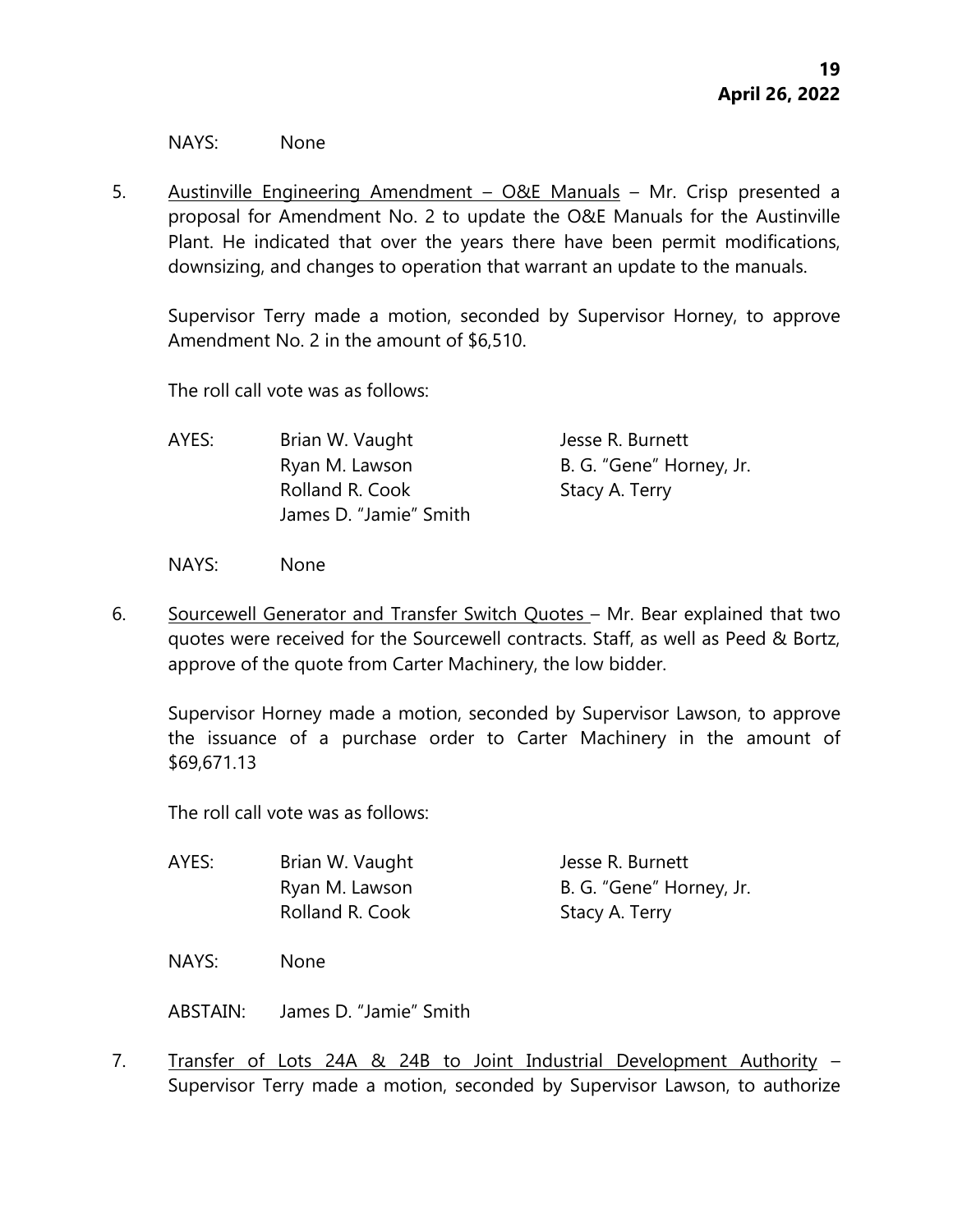the transfer of Lot 24A and Lot 24B to the Joint IDA of Wythe County, Town of Wytheville and the Town of Rural Retreat, and authorize the Chair to execute the deed.

The roll call vote was as follows:

| AYES: | Brian W. Vaught | Jesse R. Burnett         |
|-------|-----------------|--------------------------|
|       | Ryan M. Lawson  | B. G. "Gene" Horney, Jr. |
|       | Rolland R. Cook | Stacy A. Terry           |

NAYS: None

ABSTAIN: James D. "Jamie" Smith

2. Robinson, Farmer, Cox Associates ("RFC") – Mr. Bear provided the Board with two engagement letters from RFC; one for the financial statements audit and the other for non-attest services (GASB #87).

Supervisor Lawson made a motion, seconded by Supervisor Terry, to approve the financial statements audit engagement letter with Robinson, Farmer, Cox Associates and authorize County Administrator to execute the documentation.

The roll call vote was as follows:

AYES: Brian W. Vaught Jesse R. Burnett Ryan M. Lawson B. G. "Gene" Horney, Jr. Rolland R. Cook Stacy A. Terry James D. "Jamie" Smith

NAYS: None

Supervisor Smith made a motion, seconded by Supervisor Lawson, to approve the GASB No. 87 Non-attest Services engagement letter with Robinson, Farmer, Cox Associates and authorize County Administrator to execute the documentation.

The roll call vote was as follows:

AYES: Brian W. Vaught Jesse R. Burnett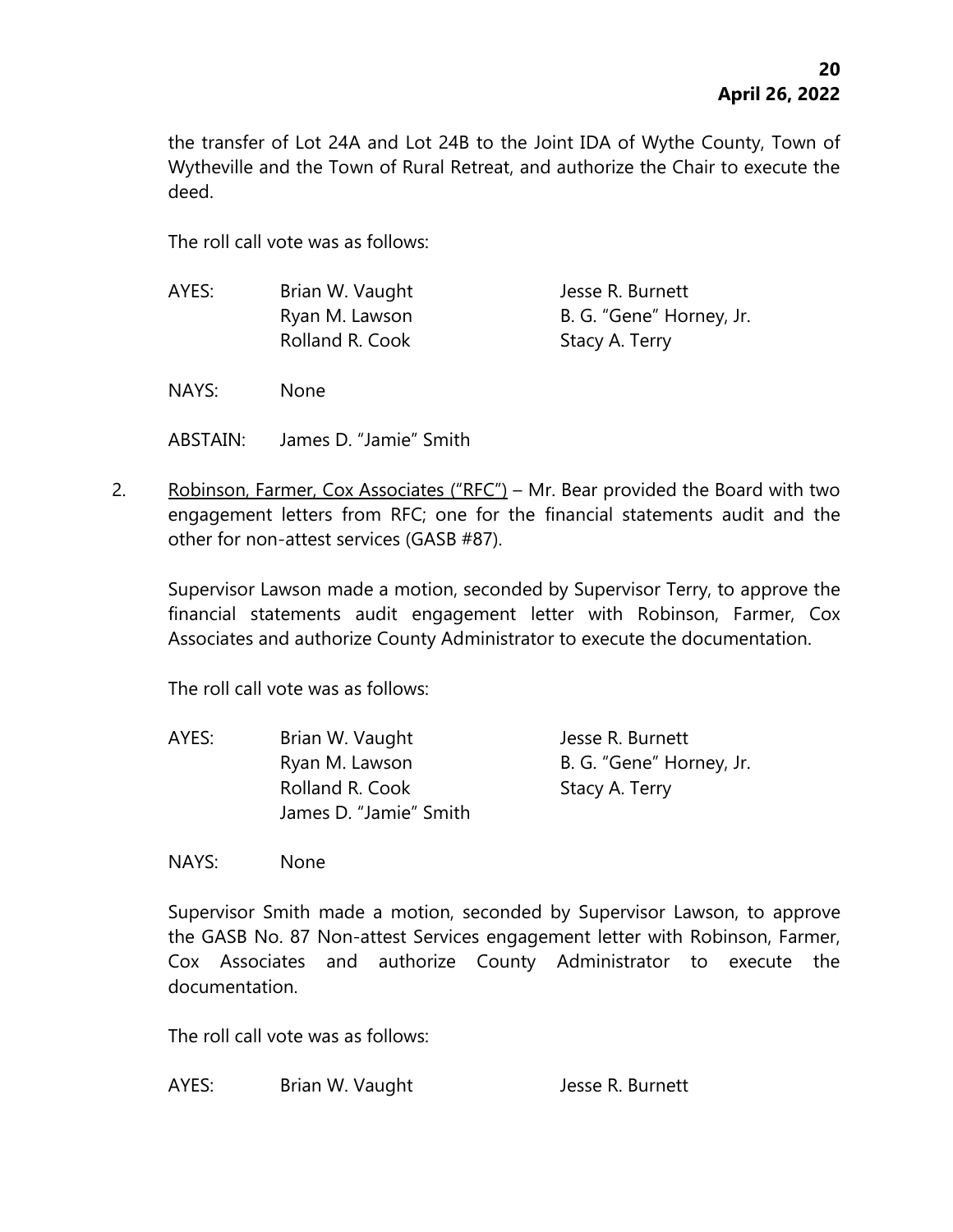Ryan M. Lawson B. G. "Gene" Horney, Jr. Rolland R. Cook Stacy A. Terry James D. "Jamie" Smith

NAYS: None

# **FISCAL YEAR 2023 BUDGET**

Mr. Bear provided the Board with updated and proposed Expenditure and Revenue Budgets, revised Budget Calendar, Notice of Real Property Increase for advertisement, and Notice of Personal Property, Machine & Tools and Merchant's Capital for advertisement.

Mr. Bear summarized the major increases in the proposed FY23 budget as follows:

- 1. School System \$30,119,958 (No additional local operating funds)
	- A. Budget includes new GWHS/Scott Middle School
	- B. Remaining increase covered by state/federal operating funds and construction funds through ESSER/State/Etc. Is dependent upon General Assembly final budget.
- 2. Water Department Capital \$14,771,620
	- A. Lots Gap Tank project \$5.2MM (\$2.5MM Grant/ 80/20 Split with Town)
	- B. Barret Mill waterline (\$3.9MM (Rural Development Loan/Grant)
	- C. Olive Branch (\$4.2MM (Rural Development Loan/Grant)
	- D. Line Replacement \$1MM (Local Funds)
- 3. Wastewater Capital \$8,235,000
	- A. WWTP Expansion \$7.7MM (Grants/Loans)
	- B. FC Conveyance System \$500k
- 4. Lead Mines Rescue Squad \$1,078,679
	- A. Adding payroll including benefits for LMRS employees (2 Trucks/24 Hours per Day)
- 5. County Capital Projects \$1,487,000
	- A. Tower/Radio Project \$1MM
- 6. Wastewater \$531,809
	- A. Anticipated additional operational expense with economic development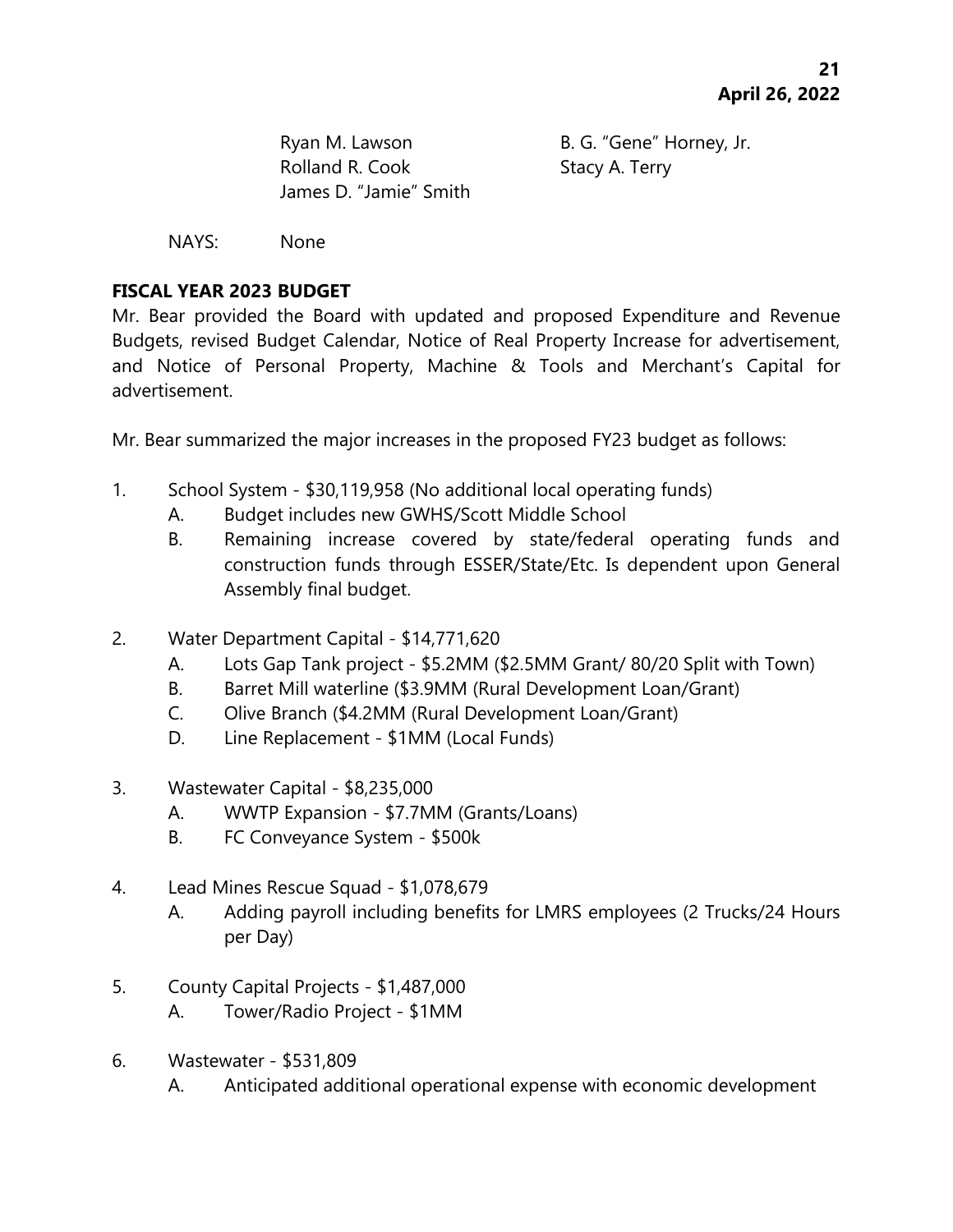- 7. Consolidated Dispatch \$451,228
	- A. Additional personnel/structure for improved communications services
- 8. Department of Social Services \$436,564
	- A. \$30,000 increase in local funds, balance state/federal
- 9. VIAA/Mount Rogers Regional Partnership \$238,740 (Pass through/Reimbursed)

Chair Vaught commented on the need for the major increases and that Wythe County still has some of the lowest tax rates around.

Supervisor Smith emphasized the importance of taking care of the rescue squad services. It will be a public safety matter with the introduction of 2,500 new jobs and the increased traffic along the interstates.

Supervisor Smith made a motion to advertise the real estate tax rate at \$.52 for Calendar Year 2022. Supervisor Terry seconded the motion and it passed unanimously.

Mr. Bear proposed a decrease in the personal property rate by 4.3%, for a rate of \$2.22. The Machine & Tools and Merchant's Capital will remain the same.

Supervisor Terry made a motion, seconded by Supervisor Lawson, to advertise the Personal Property, Machine and Tools and Merchant's Capital tax levies for a public hearing at 6:00 p.m., June 14, 2022. The motion passed unanimously.

Supervisor Smith made a motion to set the public hearing on the real estate tax for May 31, 2022, at 6:00 p.m. Supervisor Terry seconded the motion and it passed unanimously.

Mr. Bear noted that there will be a few expenditure budget details to finalize and can be discussed at the May 10<sup>th</sup> meeting.

The Board reviewed a revised budget calendar showing the updated public hearing dates and budget adoption.

Supervisor Cook made a motion, seconded by Supervisor Lawson, to adopt the revised budget calendar. The motion passed unanimously.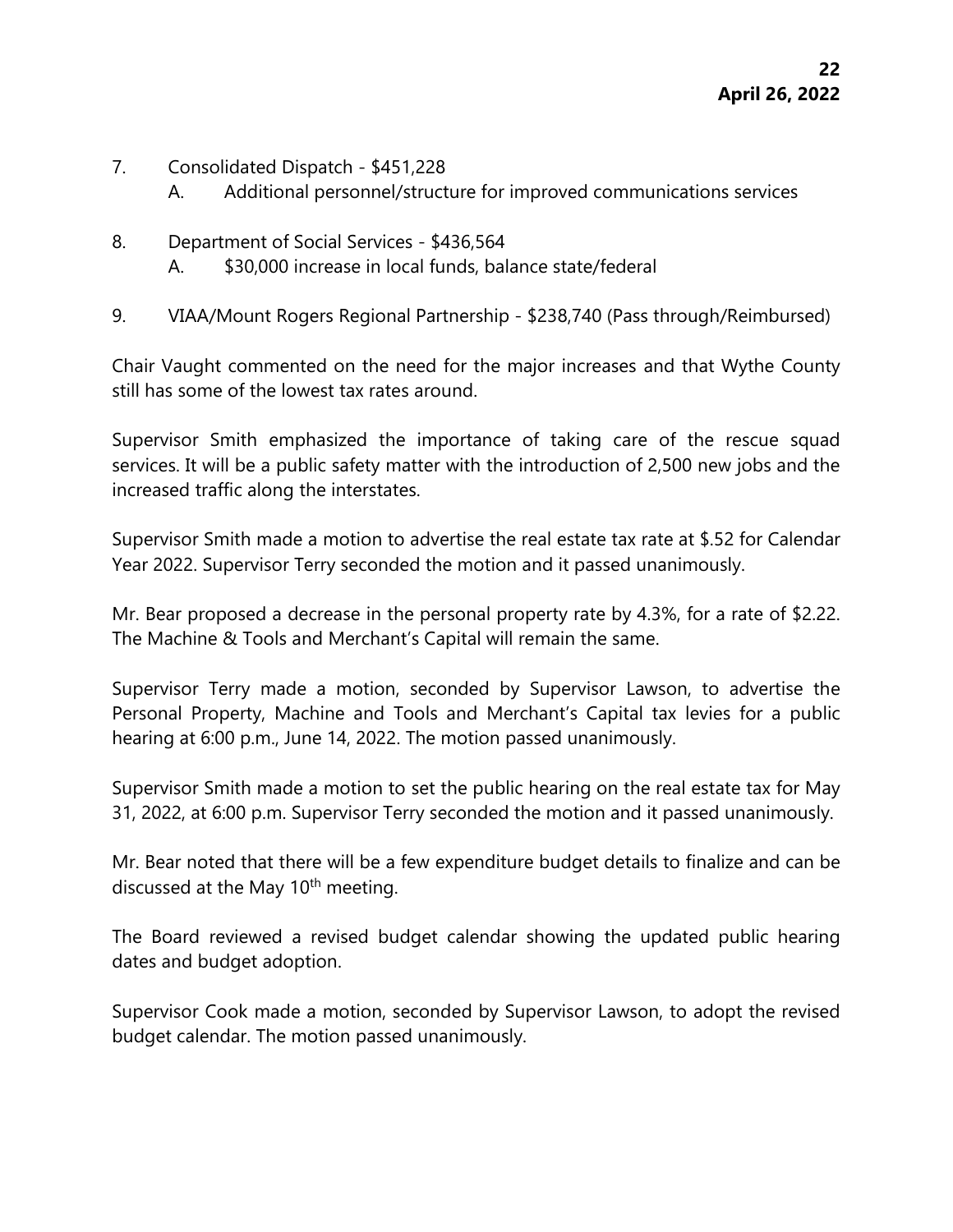#### **BUILDING & GROUNDS COMMITTEE**

1. Mowing Bids – Supervisor Burnett made a motion, as recommended by the Building & Grounds Committee, to reject all bids received for mowing (all came in over budget) and to re-bid the work with modifications to help lower the costs.

The roll call vote was as follows:

- AYES: Brian W. Vaught Jesse R. Burnett Ryan M. Lawson B. G. "Gene" Horney, Jr. Rolland R. Cook Stacy A. Terry James D. "Jamie" Smith
- NAYS: None
- 2. Trash & Recycling Center Paving Supervisor Burnett made a motion, as recommended by the Building & Grounds Committee, to re-bid the paving project for the Trash Collection and Recycling Center paving project, as no bids were received on the first solicitation.

The roll call vote was as follows:

AYES: Brian W. Vaught Jesse R. Burnett Ryan M. Lawson B. G. "Gene" Horney, Jr. Rolland R. Cook Stacy A. Terry James D. "Jamie" Smith

NAYS: None

#### **WATER COMMITTEE**

1. Lot 1B Sewer Extension Project – Supervisor Horney made a motion, as recommended by the Water Committee, to accept Peed & Bortz's proposal for the Lot 1B (STS) Sewer Extension project in the amount of \$294,600.

The roll call vote was as follows:

| AYES: | Brian W. Vaught | Jesse R. Burnett         |
|-------|-----------------|--------------------------|
|       | Rolland R. Cook | B. G. "Gene" Horney, Jr. |
|       | Ryan M. Lawson  | Stacy A. Terry           |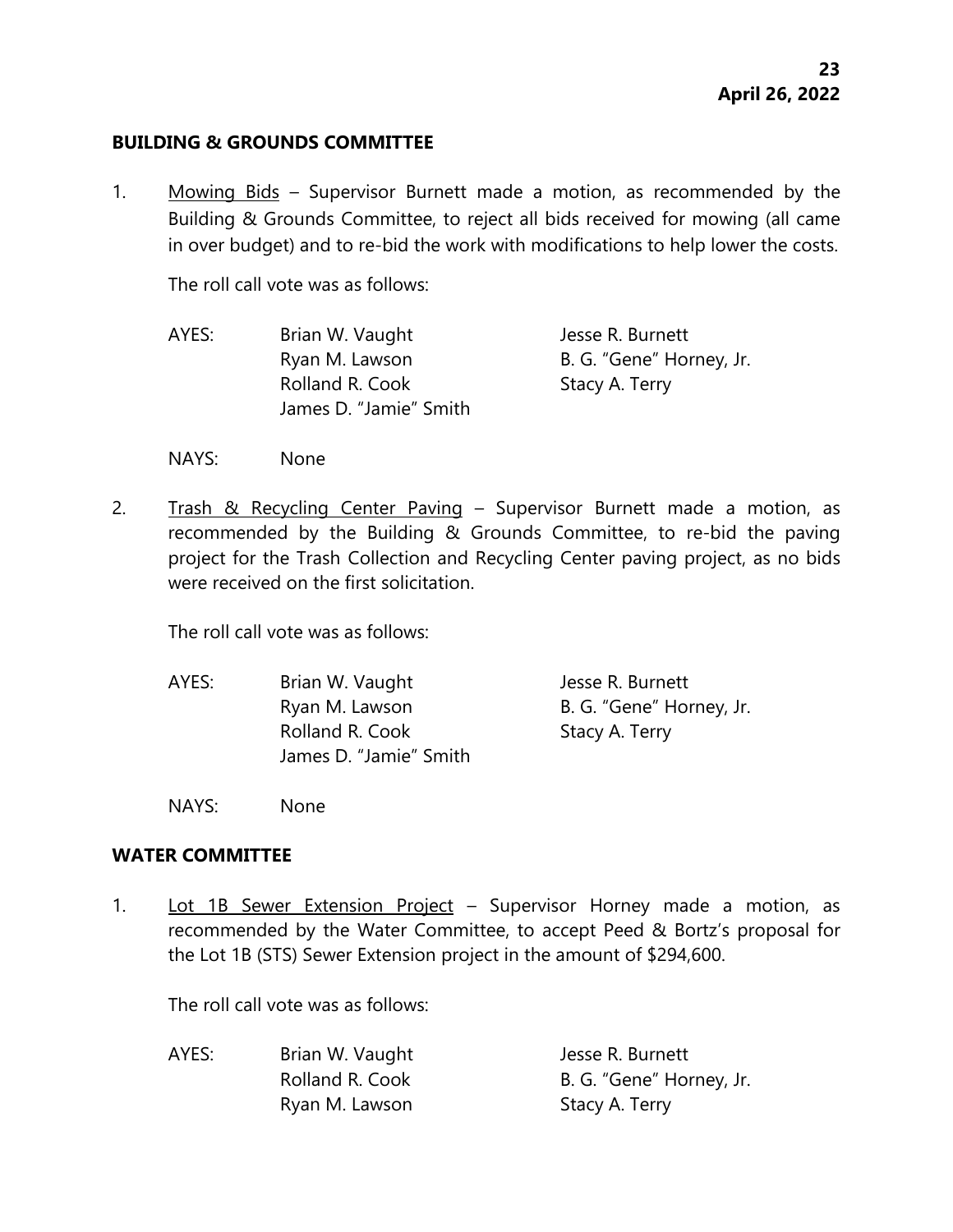James D. "Jamie" Smith

NAYS: None

#### **SUPERVISORS' REPORTS**

1. Ordinance 78-5 – Supervisor Burnett has had several citizens ask him to consider an update to the Elderly & Handicapped Tax Exemption Ordinance and to base the eligibility off of age and property values only.

Mr. Bear stated that it is a good time to review the ordinance and we could possibly raise the thresholds but he's not certain we're able to eliminate any qualification requirements.

- 2. School Bus Turn Around on Sipe Lane Supervisor Smith explained issues with the school bus being able to turn around on and exit Sipe Lane. Currently, about 15 students are walking through an open field to catch the bus in the Dollar General parking lot and this is not acceptable. A former board member that lives on Sipe Lane has agreed to allow the bus to turn around on his property but there are still issues with pulling out on Route 94. He requested Mr. Bear discuss this with VDOT.
- 3. Meadow View Lane Supervisor Smith said a few residents on Meadow View Lane, off Grouse Ridge Road, have reached out about revenue sharing for their road.
- 4. Route 52 Wastewater Project Supervisor Smith inquired about the timeframe for the Route 52 Wastewater Project.

Mr. Bear will contact the engineer to get a time schedule. This is just Phase 1 down Route 52. Phase 2 is Long Meadows and Phase 3 goes up the valley to Route 94.

Supervisor Smith indicated that a developer is interested in this area and is curious if there are any plans to relax ordinances or water/sewer regulations to encourage developers.

Mr. Bear met with developer recently; there is a small section in our subdivision ordinance that allows for condos or townhouse-type developments but we might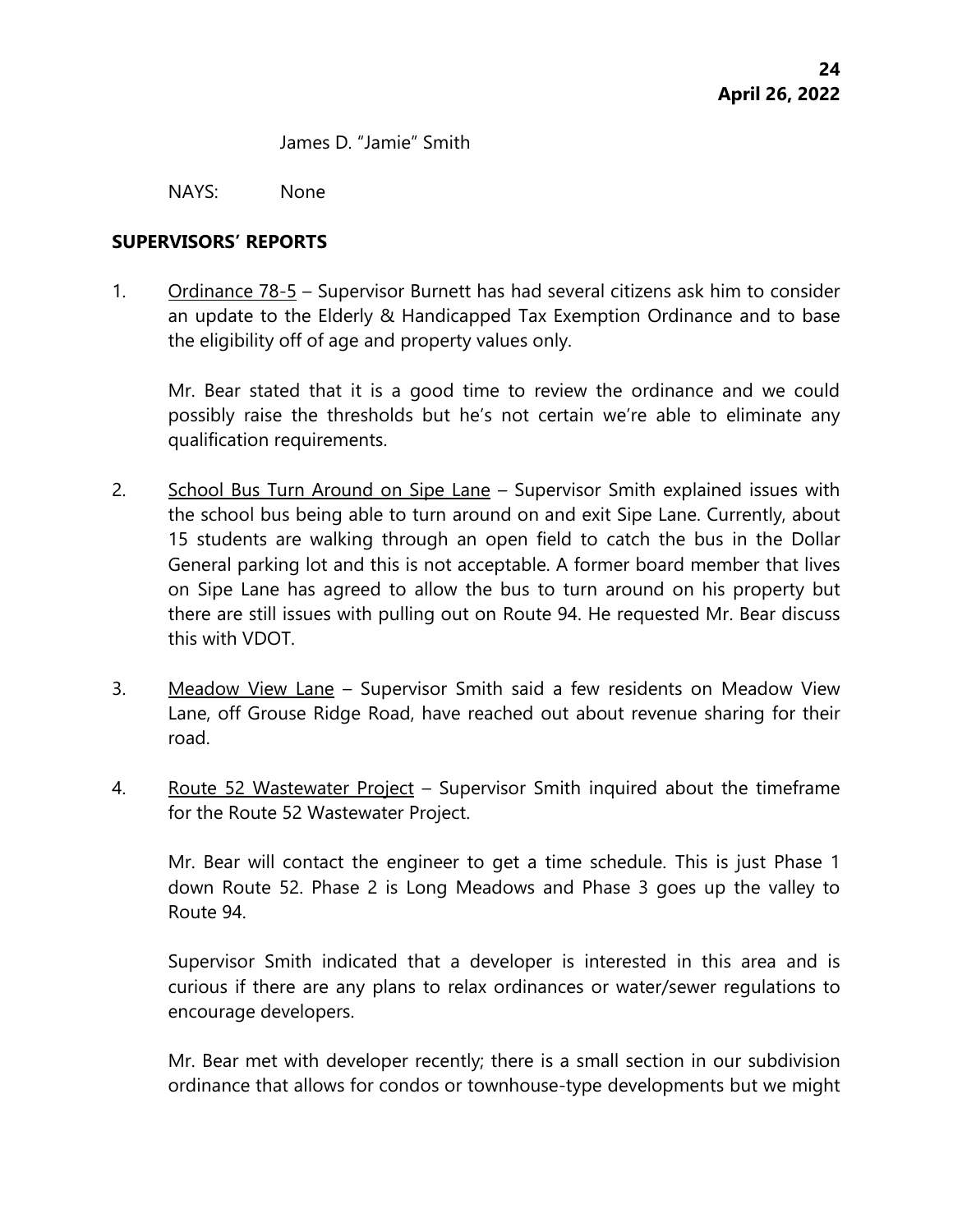have some density issues. We have not started anything to offer incentives yet. The ordinance currently states developers are responsible for construction of roads.

Chair Vaught referenced a grant Mount Rogers Planning District Commission received for housing development that developers should check on.

5. Intersection of Route 52 and 94 – Supervisor Smith said a lot of Fort Chiswell students cross this busy intersection to go to Food City and Burger Express; he wants to keep this issue in focus.

Mr. Bear recommends bringing on an engineering firm to take on this project.

Chair Vaught referenced the grant Rural Retreat received for crosswalks and commented that that may be an option.

6. Wythe-Grayson Regional Library – Supervisor Terry announced that the Reginal Library will kick-off brand new accounting software in July. This will allow them to track financial records better. He is happy to report that the Library has made huge strides of improvement and he is happy with their progress.

Supervisor Terry reported that Mr. Tony Stroupe has indicated requesting a meeting with the Board to discuss the Fort Chiswell Library. He is unaware of any meeting requests. The Wythe-Grayson Library Board has tabled this matter until the Friends of the Fort Chiswell Library can make efforts with fundraising.

Mr. Bear is not aware of any requests for meetings or information being provided from the Friends of the Fort Chiswell Library.

Chair Vaught understood at the last meeting with the Friends, that there were grant opportunities the County would be eligible for if the County bought the building and Mr. Stroupe was to provide that information. Have we received the information?

Supervisor Smith referenced an email about a meeting but that Mr. Stroupe was waiting on representation from Grayson County.